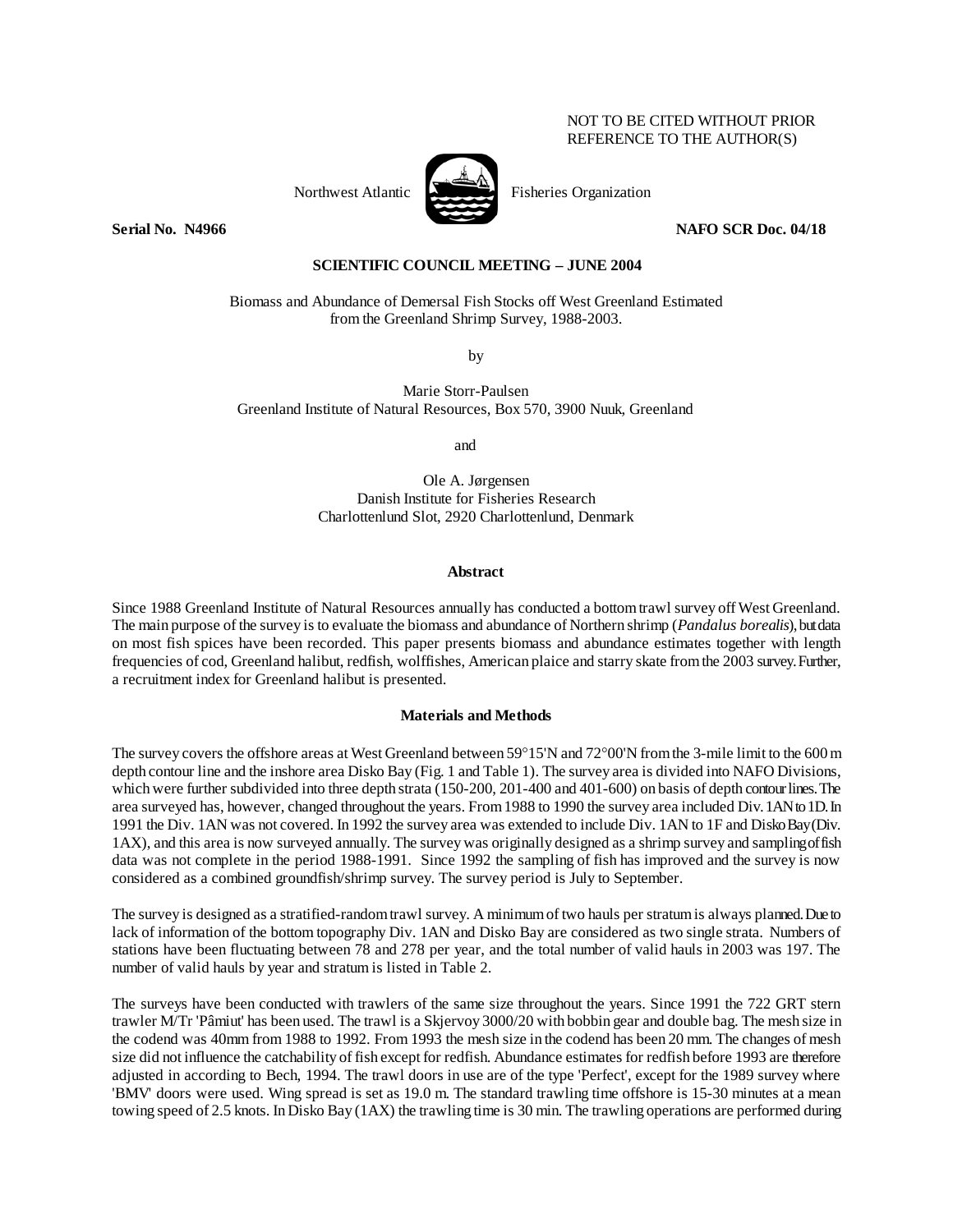day time only. After each haul the catch was sorted by species or lowest taxonomic level and weighed to 0.1 kg and the number recorded. Fish was measured as total length to 1 cm below. The caches of redfish consisted almost exclusively of specimens <20 cm. Due to difficulties in identification of species all redfish were classified as *Sebastes sp.*

Stratified abundance and biomass estimates were calculated from catch-per-tow data using the stratum areas as weighting factor (Cochran, 1977). The coefficient of catchability was set at 1.0, implying that estimates are merely indices of abundance and biomass. Confidence intervals (CI) were set at the 95% level of significance of the stratified mean. In recent years the principles for the allocation of trawl hauls in the survey has been changed in order to reduce the variance in the estimate of abundance and biomass of shrimp. In order to reduce the effect of this, the estimation of CPUE (recruitment of year one), has been recalculated including only hauls >300 m in the calculations.

Catch per unit effort (CPUE) for Greenland halibut was calculated in numbers per year class per hour. Separation of ages was based on the Petersen method.

 The available age and maturity data on American place, Atlantic and spotted wolfish and starry skate were considered to be insufficient for a reliable calculation of spawning biomasses as recommended by STACFIS in 2001.

#### **Results**

# Greenland halibut (*Reinhardtius hippoglossoides*).

Greenland halibut was found in all divisions, but it was most common in Div. 1AN-1BN and in the Disko Bay. In 2003 the biomass and abundance was estimated to 440 million individuals and 32260 tons (Tables 3 and 4). Distribution of survey catches in number pr. hour and kg pr. hour are shown in Fig. 1 and Fig. 2 for 2003. The increase in abundance were especially found in Div. 1AX (Disko Bay) and 1BN. The abundance and biomass estimates in the period 1992-2000 (except in 1996) have been relatively stable with 240-350 mill individuals and 11 000-26 000 tons. In 1996 the abundance increased to 603 mill. individuals, witch is the largest figure in the time series. The biomass shows a slight increasing trend during the time series.

The length distribution ranged between 6 and 67 cm with the main caches below 35 cm and two clear modes around 13 cm and 23 cm (Fig. 3).

The CPUE (number per hour of age 1 (2002 year-class)) was estimated to 701.9 specimens in the offshore nursery area (Div. 1AS, 1BN and 1BS), which is well above average for the time series (516). In the Disko Bay the CPUE was estimated at 1704.7 specimens of age one per hour, which is the second largest in the time series (Fig. 4). The abundance of 2-year olds is generally lower in the offshore area in comparison to the Disko Bay. But there is generally a steep decline in the CPUE of fish age one and fish age two the following year in both areas. The 2001 year-class in the Disko Bay was, as age two, however, the largest on record.

### Redfish (*Sebastes sp.*).

Redfish was found in all the survey areas, but was most common in Div. 1BN and 1C. Distribution of survey catches in kg pr. hour and number pr. hour are shown in Fig. 5 and Fig. 6.

Tables 5 and 6 list abundance and biomass indices by stratum. The abundance and biomass estimated in the period 1992- 1996 have fluctuated without a clear trend between 1.1-2.8 billion individuals and 12 000-31 000 tons. From 1997 – 2003 biomass has been decreasing to between 122-763 millions individuals and 10-20 000 tons. After reaching a historic low in 2001 biomass and abundance has increased to 409 millions individuals and 21 000 tons in 2003 (Tables 5 and 6). This increase is particular distinct for Div. 1BN and 1C.

During the years catches has comprised almost exclusively of specimens less than 20 cm. Annual growth increments of 4 cm were indicated by repeatedly pronounced peaks in length compositions at 7-8 cm and 12 cm probably corresponding to age 1 and 2 (Nederaas, 1990). Figure 7 shows the abundance estimate as a function of the length distribution. There is a low consistency in year class strength indicating a high mortality. The resent four survey estimates revealed only small peaks at 7-8 cm and 10-14 cm, leaving no sign of prominent future recruitment. In 2003 two modes at 7-8 cm and 12-13 cm were seen.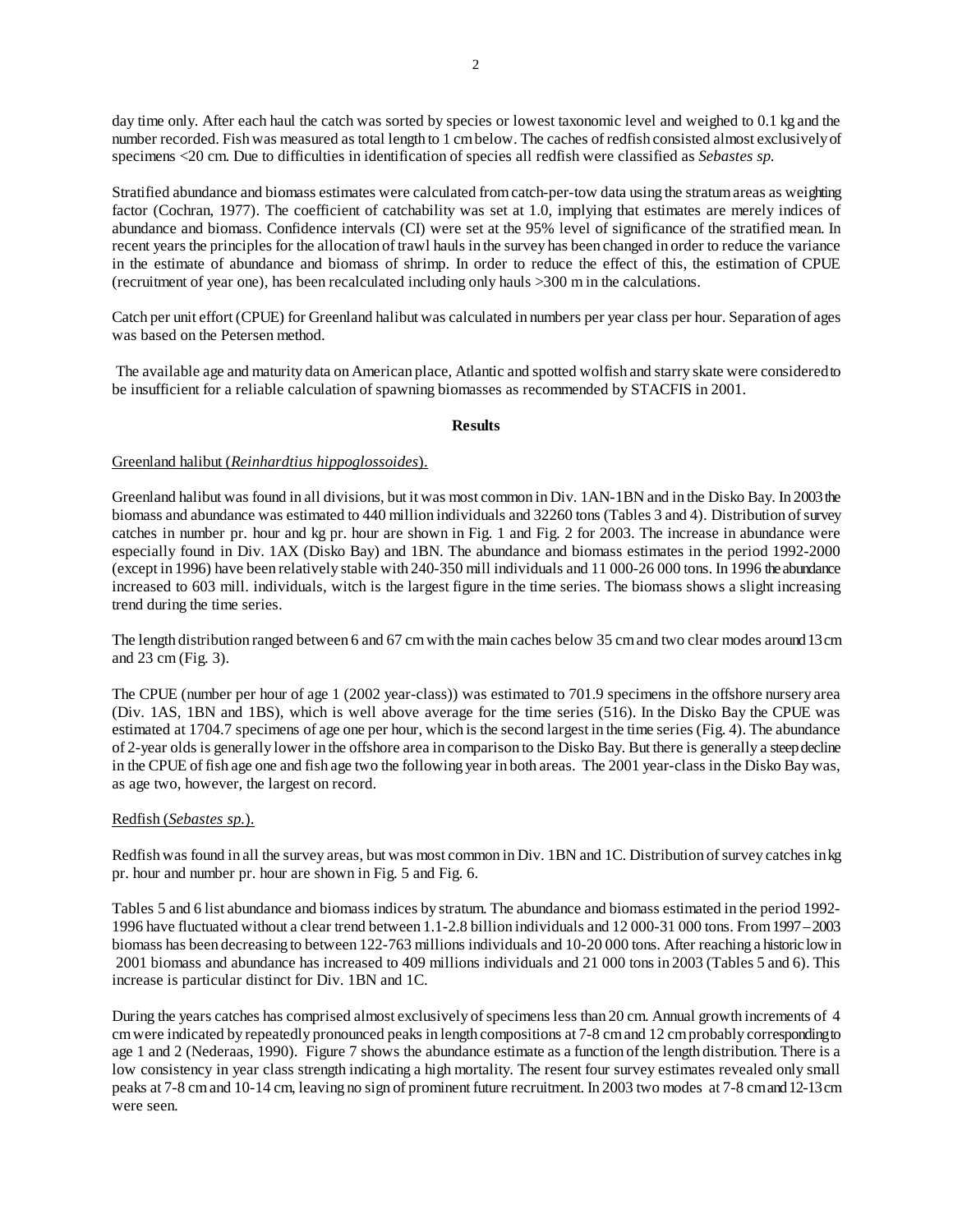### American plaice (*Hippoglossoides platessoides*).

American plaice is mainly found in Div. 1B-1D. In 2003 the biomass and abundance was estimated to 92 million individuals and 4 700 tons, which is the largest values in the time series (Tables 7 and 8). Especially Div. 1BN and 1C has experienced a large increase. The abundance and biomass estimates for American plaice has varied between 9 and 92 millions individuals and 614 and 4 700 tons, with an increase the latest years. In 2003 the length ranged between 5 and 35 cm (Fig. 8). A mode at 8-11 and somewhat weaker modes at 12-19, 25-27 and 30-32 cm is found in 2003 as well as in previous years.

## Atlantic wolffish (*Anarhichas lupus)*

Atlantic wolffish has in the past mainly been caught south of 68°00'N but in the latest years this picture has changed and in 2003 the largest abundance were found in 1BN (Tables 9 and 10). In 2003 the abundance and biomass was estimated to 15.6 million individuals and 1 850 tons. The latest years an increase has been evident and the values in 2003 are the highest in the time series. The abundance and biomass has from 1992-2001 varied through the time series without any significant trend with highest estimates in 1994 (6.7 million individuals and 977 tons) and lowest in 1993 (1.0 million individuals and 228 tons).

In 2003 the length ranged between 5 and 55 cm (Fig. 9). The analysis of the length distribution reveals the dominance of small fish < 35 cm with peaks at 8-12 cm 14-17 cm and 25-30 cm.

### Spotted wolffish (*Anarhichas minor*)

Spotted wolffish is distributed in all survey areas, in 2003 mainly in 1AN and 1BN. In 2003 the biomass and abundance was estimated to 6 million individuals and 4 500 tons (Tables 11 and 12), as was the case with the Atlantic wolffish it is the highest estimate in the time series. The abundance and biomass has varied through the time series but has been increasing since the historic low in 1999 with a biomass estimate at 390 tons.

 Only in the last two years enough spotted wolffish were caught in the survey to reveal meaningful length distributions. In 2003 the length ranged from 10-75 cm with a clear mode is evident at 10-15 cm but thereafter the peaks are somewhat more difficult to follow (Fig. 10).

# Cod (*Gadus morhua*)

Cod was captured in all areas during the 2003 survey. Since 1999 larger part of the catches have been caught in 1AX and 1BN and for the first time in 11 years cod were in 2003 also caught in 1AN. Tables 13 and 14 list abundance and biomass indices of cod by stratum. The biomass-indices for cod were estimated to 4 000-7 000 tons in 1988-1990. In 1992 the biomass decreased with over 95% to only 250 tons and 528 000 individuals and remained at this low until recent years. There are indications of a slight improvement in the abundance of small cod. Abundance indices in 2003 were estimated to 3.7 million individuals and biomass to 1 500 tons, which is the 2.highest estimate in time series.

Figure 11 gives the length distribution of cod in the survey during the years. The lengths range between 15 and 60 cm with distinct modes at 22-25, 26-32 and 34-40 in the 2003 survey.

### Starry skate *(Raja radiata*)

The biomass distributed in all survey areas, but in 2003 the main catches were in the northern parts 1AN and 1BN. The abundance and biomass of starry skate have during the years been fluctuating without any significant trend between 6-16 million individuals and 1 000-2 600 tons in 1991-2002. In 2003 the abundance and biomass increased to 24.6 mill. individuals and 6 000 tons, the highest in the time series (Tables 15 and 16). No length data are available for this species. **Discussion** 

The survey was originally designed as a shrimp survey. The fish data are incomplete and the survey did not cover the same area in the period 1988-1991. Direct comparison was hence only possible for the period 1992-2003. The main purpose of the survey is to evaluate the biomass of northern shrimp and most effort is concentrated in the areas and depths where the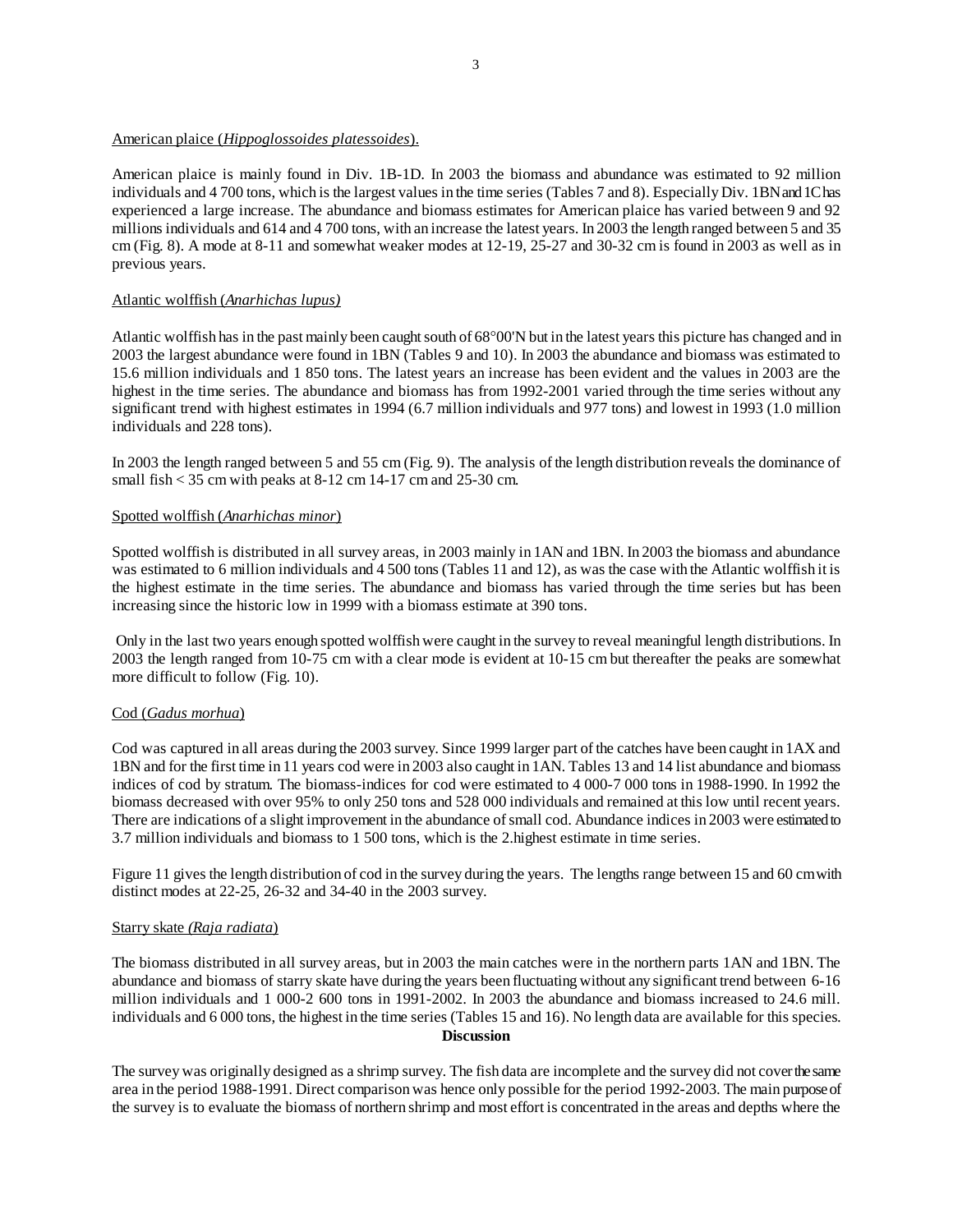commercial shrimp trawling is taking place, especially on the northern slopes of the grand bank Store Hellefiskebanke (67°50N 55°00W) and in the inshore area Disko Bay. As Store Hellefiskebanke and Disko Bay are important nursery areas for Greenland halibut and redfish as well as other important species (Smidt, 1969; Tåning, 1949) it is likely, that the abundance and biomasses estimates of the survey reflects the juvenile stock situation of these species, however the short time series and the high variability on estimates calls for some reservations. Three successive years of low recruitment to the redfish stock was in 2003 followed by an increase in abundance. There seems to be a continued recruitment of Greenland halibut both in the Disko Bay area and the off shore area. The survey shows, however, a drastic decline in abundance between age one and age two for both Greenland halibut and redfish. This could be caused by high mortality, migration out of the survey area, or a change in chatchability by age. One year old Greenland halibut is known to be much more pelagic compared to older age classes (Jørgensen, 1997), and is hence caught more easily by a 20 m high shrimp trawl, than older age classes, while older age classes probably are able to escape under the trawl, that is attached to the ground gear with 75 cm long straps. The 2001 year-class was, as age two, however, relatively strong in the Disko Bay. Whether this is caused by a change in catchability, immigration from the offshore areas or an effect of the introduction of separator grids in 2000, or temperature effect is unknown.

According to a number of investigations the fishable part of all ground fish stocks off West Greenland has been severely depleted during the last decade (Rätz, 1998a; Rätz, 1998b; Ogawa *et al*. 1994; Yokawa *et al*., 1995). The low biomass and abundance of cod, American plaice, wolffish and starry skate presented in this paper supports this general picture. The latest years the picture has somewhat changed, as an increase is evident in all species mentioned in this paper. Four of the species; American plaice, Atlantic wolfish, spotted wolffish and starry skate has in 2003 the highest estimated abundance during the time series. A large part of the increase is in most of the species seen in the Northern divisions. An explanation for this increase could be; 1). An increase in the water temperature has been observed the latest 6-7 years reaching a historic high in 2003 (Stein, 2004). 2) An extensive shrimp fishing on traditional fishing grounds is suspected to have had a negative effect on the survival rates of recruits during the years. In order to reduce the by-catch in the shrimp fishery Greenland introduced the 1. October 2000 mandatory use of sorting grids with bars spaced 22 mm into the full geographic range of the Greenland shrimp fishery. Results of experimental fishing with 22mm sorting grids shows a nearly complete protection to finfish larger than about 20 cm, but poor protection of the smallest fish (Engelstoft *et al*., 2000). ). Besides the introducing of sorting grids Greenland shrimp trawling regulations require ships to change grounds by at least 5 miles as soon as by-catch exceeds limits. 3) The increase could also bee an effect of both a raise in temperature and sorting grids.

#### **References**

- Bech, G. 1994. Biomass and Abundance of Greenland halibut (*Reinhardtius hippoglossoides*) and redfish (*Sebastes* sp.) from a bottom Trawl Survey in NAFO Subarea 1 in 1993. NAFO SCR Doc. 94/9, Serial No. N2367, 12p
- Cochran, W. G. 1977: Sampling Techniques, Third edtion, Wiley & Sons.
- Engelstoft, J. J, Isaksen, B., Larsen, R. B., Rosing, M., Zachariassen, K 2001. Studies of technical methods for secure shrimp fishery in the Redfish Box, East Greenland. Project Report for the Nordic Strategy for the Environment and Fisheries.
- Jørgensen O. A. 1997. Pelagic Occurrence of Greenland Halibut, *Reinhardtius hippoglossoides* (Walbaum), in West Greenland Waters. *J. Northw. Atl. Fish. Sci.*, Vol 21:39-50.
- Nedreaas, K. 1980: Age determination of Northeast Atlantic Sebastes species. J. Cons. int.Mer. 47: 47: 208-230.
- Ogawa, M., K. Yokawa and O. Jørgensen 1994. Results of a Stratified Random Trawl Survey off West Greenland in 1993. NAFO SCR Doc. 94/31, Ser. No N2399:1-12.
- Rätz, H.J., 1998a: Structures and Changes of the Demersal Fish Assemblage off Greenland and Trends in Near Bottom Temperature, 1982-97. NAFO SCR Doc. 98/21, Ser. No. N3005
- Rätz, H.J., 1998b: Assesment of Other Finfish in NAFO Subarea 1. NAFO SCR Doc. 98/45 Serial No. N3036
- Smidt, E.L.B., 1969: The Greenland Halibut *Reinhardtius hippoglossoides* (Walb.), Biology and Exploitation in the Greenland Waters. Meddelelser fra Danmarks Fiskeri- og Havundersøgelser, N.S.,6: 79-148.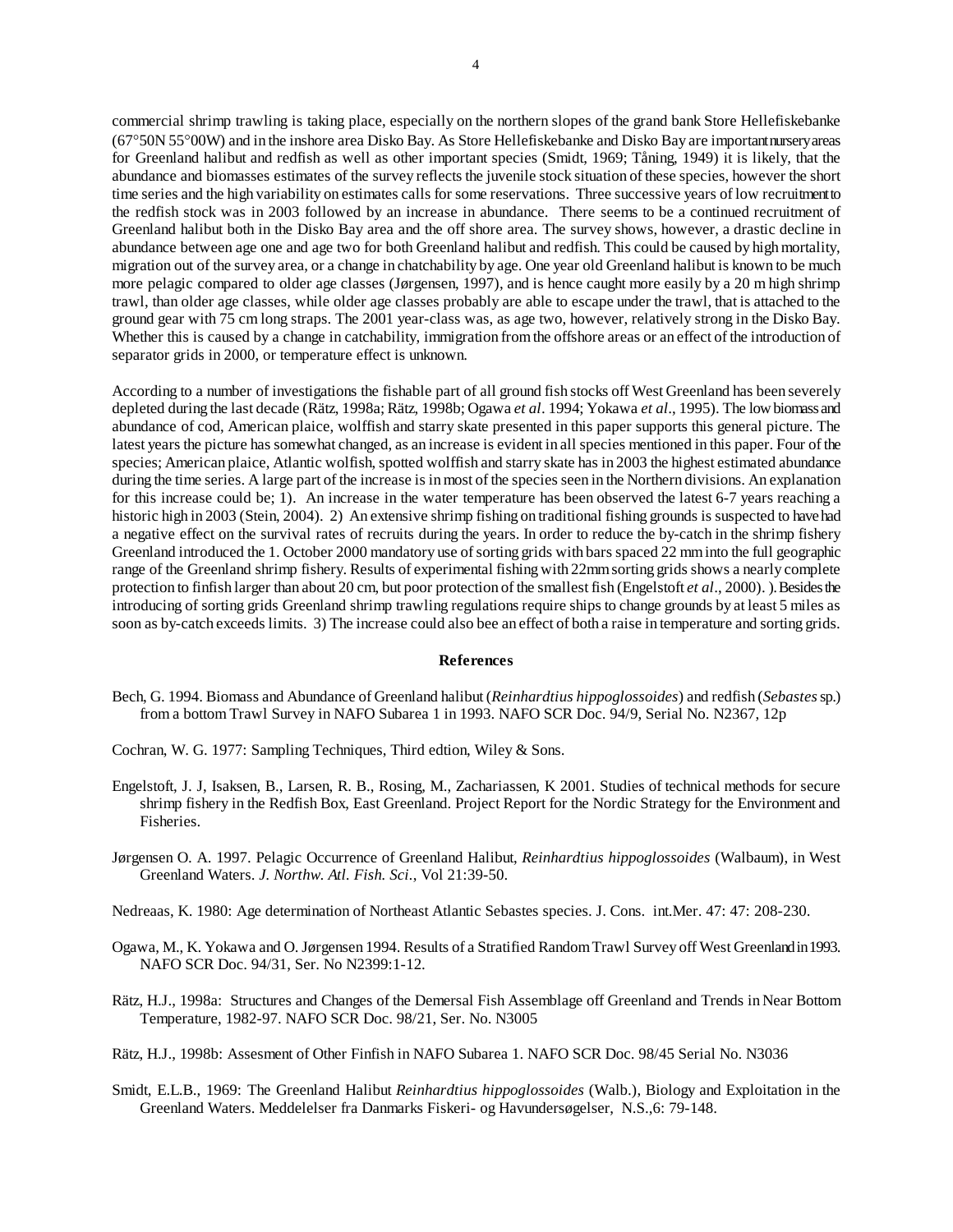Stein, M., 2004: Climatic condition around Greenland - 2003. NAFO SCR Doc.04/03 Serial No. N4943

- Tåning, Å.V., 1949. On the breeding places and abundance of the redfish (*Sebastes*) in the North Atlantic. *Ibid*. Journ. Cons. Vol.16 No.1: 85-96.
- Yokawa, K., H. Shimizu, O. Jørgensen and H. Yamada 1995. Results of a statified random bottom trawl survey off West Greenland in 1994. NAFO SCR Doc. 95/23, Ser. No. N2531:1-12

Table 1. Specification of strata. 1AX=Disko Bay

| Stratum                  |                             |                      |                  |         | depth     | area               |
|--------------------------|-----------------------------|----------------------|------------------|---------|-----------|--------------------|
|                          | south                       | north                | east             | west    | (m)       | (km <sup>2</sup> ) |
| $1AN*$                   | 70°37.5'N                   | $72^{\circ}00$<br>'N | 55°30'W          | 57°00'W | $1 - 600$ | 41129              |
| 1AS                      | 68°50<br>'N                 | 70°37.5'N            | 54°15'W          | 57°00'W | $1-200$   | 4681               |
|                          |                             |                      |                  |         | 200-400   | 7474               |
|                          |                             |                      |                  |         | 400-600   | 640                |
| $1AX*$                   | 68°07.5'N                   | 70°37.5'N            | $51^{\circ}00'W$ | 54°00'W | $1 - 600$ | 9364               |
| 1BN                      | $67^{\circ}00'$ N           | 68°50'N              | 5000'W           | 59°45'W | $1 - 200$ | 16093              |
|                          |                             |                      |                  |         | 200-400   | 17370              |
|                          |                             |                      |                  |         | 400-600   | 4133               |
| 1BS                      | 66°15'N                     | $67^{\circ}00'$ N    | 50°00'W          | 57°00'W | $1 - 200$ | 7722               |
|                          |                             |                      |                  |         | 200-400   | 1682               |
| $\overline{\phantom{a}}$ |                             |                      |                  |         | 400-600   | 1243               |
| 1 <sup>C</sup>           | $64^{\circ}15'$ N           | 66°15'N              | 48°00'W          | 57°00'W | $1 - 200$ | 17916              |
|                          |                             |                      |                  |         | 200-400   | 5314               |
|                          |                             |                      |                  |         | 400-600   | 3366               |
| 1 <sub>D</sub>           | $62^{\circ}30^{\prime}N$    | $64^{\circ}15'$ N    | 48°00'W          | 54°00'W | $1 - 200$ | 8921               |
|                          |                             |                      |                  |         | 200-400   | 3562               |
|                          |                             |                      |                  |         | 400-600   | 903                |
| 1E                       | $60^{\circ}45'$ N           | 62°30'N              | 44°00'W          | 52°00'W | $1 - 200$ | 7871               |
|                          |                             |                      |                  |         | 200-400   | 2000               |
|                          |                             |                      |                  |         | 400-600   | 329                |
| 1F                       | 59°15'N                     | 60°45'N              | 44°30'W          | 50°00'W | $1 - 200$ | 8808               |
|                          |                             |                      |                  |         | 200-400   | 3330               |
|                          |                             |                      |                  |         | 400-600   | 1211               |
|                          | <b>Total West Greenland</b> |                      |                  |         |           | 165698             |

\* No depth stratification in Div. 1AN and Disko Bay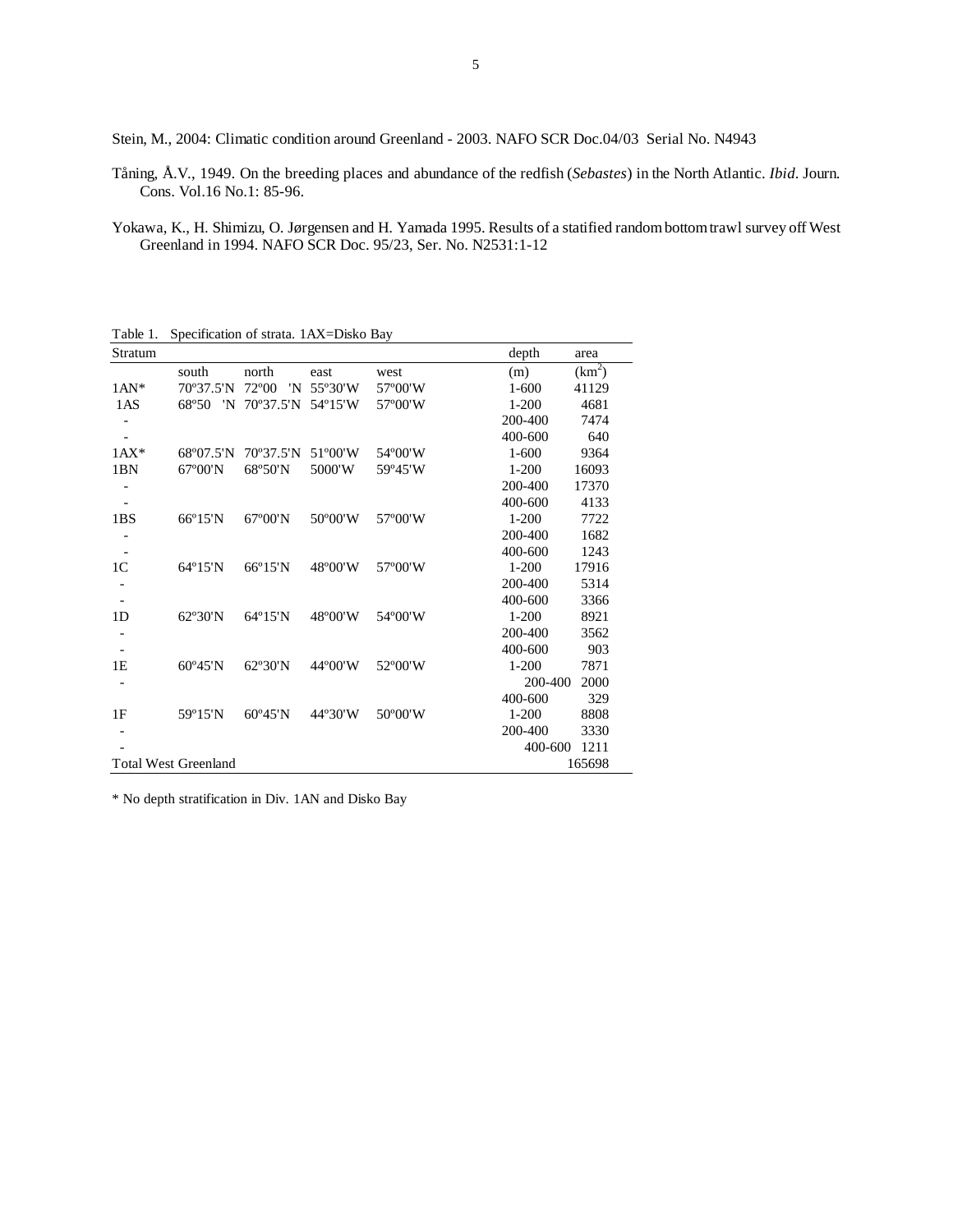| Year | 1AN | 1AS | 1AX | 1BN | 1BS | 1 <sup>C</sup> | 1 <sub>D</sub> | 1E | 1F     | Westgr.-1AX | Total |
|------|-----|-----|-----|-----|-----|----------------|----------------|----|--------|-------------|-------|
| 1988 | 23  | 14  | *   | 25  | 5   | 7              | 4              | *  | $\ast$ |             | 78    |
| 1989 | 37  | 11  | ∗   | 60  | 13  | 21             | 2              | *  | *      |             | 144   |
| 1990 | 28  | 20  | *   | 69  | 17  | 35             | 21             | *  | $\ast$ |             | 190   |
| 1991 | ∗   | 11  | 47  | 54  | 17  | 11             | 9              | ∗  | *      | 102         | 149   |
| 1992 | 32  | 16  | 44  | 42  | 8   | 18             | 20             | 11 | 17     | 163         | 207   |
| 1993 | 23  | 13  | 32  | 44  | 10  | 21             | 16             | 14 | 14     | 155         | 187   |
| 1994 | 28  | 19  | 30  | 52  | 10  | 24             | 10             | 10 | 9      | 162         | 192   |
| 1995 | 29  | 17  | 37  | 53  | 13  | 29             | 15             | 14 | 11     | 181         | 218   |
| 1996 | 22  | 12  | 36  | 52  | 11  | 29             | 12             | 9  | 11     | 158         | 194   |
| 1997 | 29  | 17  | 37  | 110 | 9   | 32             | 13             | 12 | 19     | 241         | 278   |
| 1998 | 20  | 20  | 36  | 68  | 14  | 27             | 19             | 14 | 15     | 197         | 233   |
| 1999 | 20  | 26  | 37  | 64  | 18  | 33             | 16             | 14 | 17     | 208         | 245   |
| 2000 | 18  | 13  | 23  | 59  | 17  | 37             | 23             | 14 | 28     | 209         | 232   |
| 2001 | 18  | 16  | 23  | 63  | 16  | 36             | 24             | 13 | 26     | 211         | 234   |
| 2002 | 12  | 13  | 24  | 69  | 12  | 32             | 18             | 20 | 25     | 201         | 225   |
| 2003 | 21  | 10  | 18  | 51  | 12  | 30             | 18             | 15 | 22     | 179         | 197   |

Table 2. Numbers of valid hauls, 1988-2003. 1AX=Disko Bay.

Table 3. Greenland halibut (*Reinhardtius hippoglossoides*). Abundance indices ('1000) for West Greenland with 95% confidence limits in percent of the stratified mean. () incomplete coverage of survey area.

| Year | 1AN    | 1AS   | 1AX    | 1BN    | 1BS   | 1 <sup>C</sup> | 1D    | 1E     | 1F           | Westgr-1AX | Westgr.  | <b>CI</b> |
|------|--------|-------|--------|--------|-------|----------------|-------|--------|--------------|------------|----------|-----------|
| 1988 | 103500 | 2697  |        | 110900 | 7572  | 2140           | 194   | $\ast$ | $*$          |            | (251263) | 26        |
| 1989 | ∗      | *     | $\ast$ | *      | *     | *              | $*$   | *      | $\ast$       |            | $\ast$   | *         |
| 1990 | 21730  | 1290  | *      | 58310  | 4920  | 950            | 297   |        |              |            | (83070)  | 24        |
| 1991 | ∗      | 508   | 25980  | 58710  | 2972  | 1308           | 1821  | *      | $\ast$       | (65320)    | (91300)  | 25        |
| 1992 | 31920  | 4100  | 68690  | 235900 | 1599  | 1230           | 568   | 594    | $\mathbf{0}$ | 275866     | 344556   | 27        |
| 1993 | 28170  | 14290 | 35240  | 174100 | 10230 | 4295           | 3910  | 3517   | 427          | 238921     | 274161   | 32        |
| 1994 | 21780  | 24490 | 43760  | 170500 | 12050 | 20720          | 133   | 397    | 559          | 252884     | 296644   | 27        |
| 1995 | 18900  | 11320 | 83220  | 111100 | 22830 | 14320          | 5651  | 201    | 339          | 184655     | 267875   | 21        |
| 1996 | 118100 | 2049  | 111500 | 326500 | 13530 | 18700          | 11790 | 129    | 355          | 491232     | 602732   | 22        |
| 1997 | 32430  | 3019  | 126500 | 61590  | 2615  | 14520          | 783   | 57     | 273          | 115251     | 241751   | 20        |
| 1998 | 54490  | 5898  | 181500 | 71840  | 28370 | 8360           | 4109  | 1323   | 658          | 175100     | 356600   | 22        |
| 1999 | 63010  | 7854  | 94400  | 106800 | 6426  | 5617           | 7602  | 1043   | 983          | 199300     | 293700   | 18        |
| 2000 | 50570  | 10440 | 160100 | 109800 | 4728  | 5415           | 8059  | 187    | 589          | 189800     | 349900   | 23        |
| 2001 | 79940  | 89150 | 201100 | 147500 | 1838  | 6099           | 2910  | 597    | 1673         | 329700     | 530800   | 21        |
| 2002 | 75450  | 59270 | 94800  | 52660  | 3438  | 8029           | 7180  | 556    | 1287         | 207873     | 302673   | 25        |
| 2003 | 99150  | 3608  | 189700 | 136000 | 2818  | 2761           | 4391  | 87     | 1015         | 249800     | 439500   | 26        |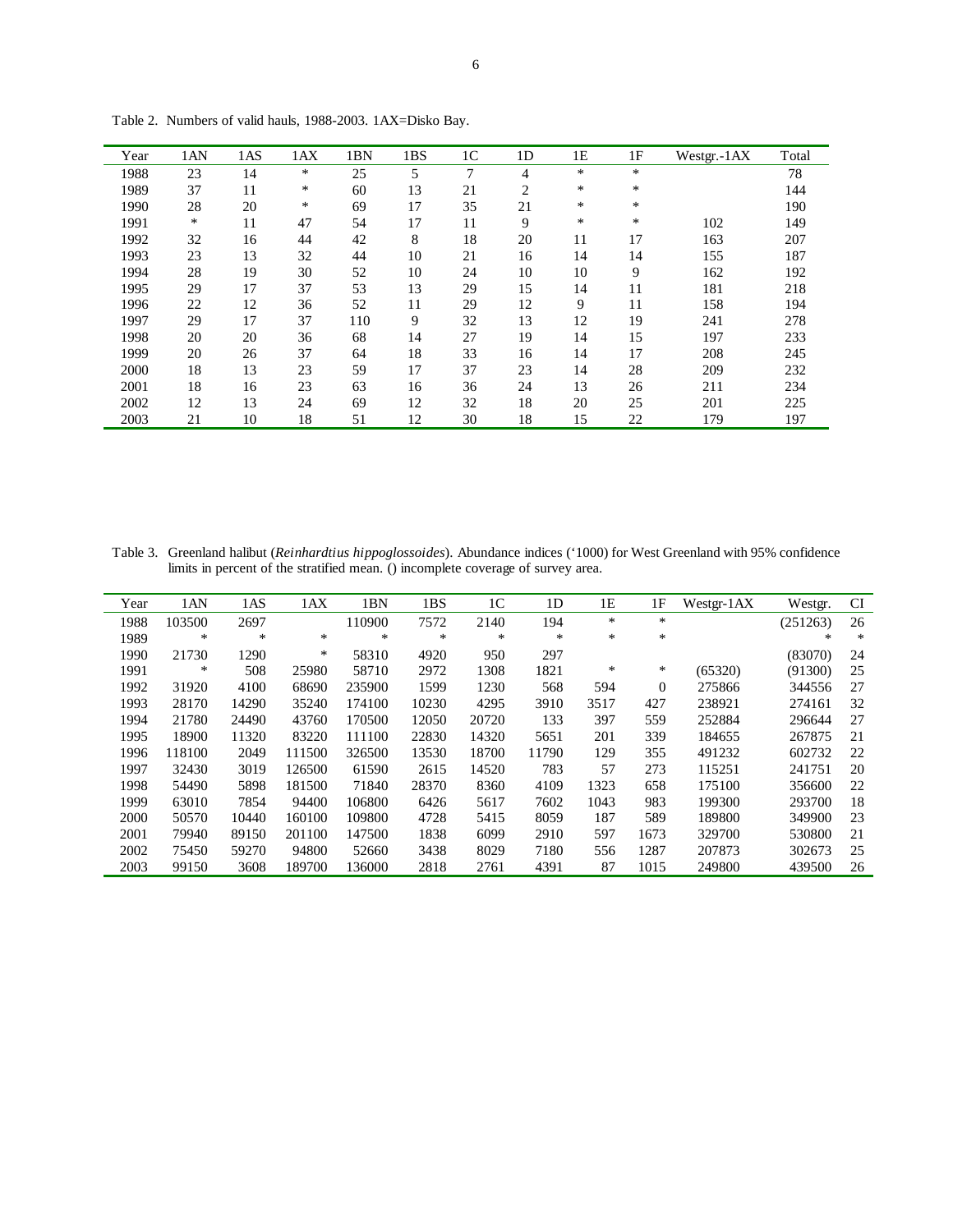| Year | 1AN  | 1AS  | 1AX    | 1BN  | 1BS  | 1 <sup>C</sup> | 1 <sub>D</sub> | 1E     | 1F       | Westgr- | Westgr. | <b>CI</b> |
|------|------|------|--------|------|------|----------------|----------------|--------|----------|---------|---------|-----------|
|      |      |      |        |      |      |                |                |        |          | 1AX     |         |           |
| 1988 | 9334 | 1012 | *      | 5955 | 1416 | 1009           | 85             | ∗      | *        |         | (18810) | 25        |
| 1989 | 1342 | 294  | $\ast$ | 1364 | 85   | 333            | ∗              | $\ast$ | *        |         | *       | $\ast$    |
| 1990 | 2543 | 251  | $\ast$ | 4384 | 278  | 271            | 174            | $\ast$ | *        |         | (7901)  | 19        |
| 1991 | *    | 5    | 2147   | 1705 | 88   | 286            | 70             | $\ast$ | *        |         | (4301)  | 19        |
| 1992 | 2980 | 161  | 3802   | 4715 | 377  | 270            | 70             | 46     | $\theta$ | 8620    | 12422   | 19        |
| 1993 | 2558 | 252  | 2364   | 3617 | 757  | 587            | 449            | 121    | 44       | 8285    | 10649   | 23        |
| 1994 | 2069 | 849  | 2488   | 4407 | 1799 | 1786           | 99             | 11     | 27       | 11046   | 13534   | 26        |
| 1995 | 1627 | 168  | 5053   | 2305 | 949  | 1178           | 459            | 6      | 46       | 6738    | 11791   | 19        |
| 1996 | 4363 | 41   | 8047   | 7204 | 508  | 1575           | 959            | 8      | 114      | 14772   | 22819   | 21        |
| 1997 | 3195 | 284  | 7723   | 3450 | 495  | 1941           | 164            | 14     | 89       | 9631    | 17354   | 19        |
| 1998 | 4824 | 417  | 12500  | 4121 | 1940 | 1089           | 300            | 105    | 317      | 13111   | 25611   | 20        |
| 1999 | 6006 | 376  | 8117   | 6437 | 704  | 879            | 245            | 35     | 339      | 15020   | 23137   | 20        |
| 2000 | 1815 | 320  | 9608   | 4142 | 536  | 783            | 619            | 24     | 287      | 8525    | 18133   | 18        |
| 2001 | 5942 | 1494 | 10552  | 5064 | 318  | 1444           | 315            | 18     | 460      | 15339   | 25891   | 22        |
| 2002 | 5769 | 1746 | 8838   | 4145 | 956  | 928            | 837            | 37     | 407      | 14825   | 23663   | 22        |
| 2003 | 7164 | 277  | 16171  | 6823 | 503  | 654            | 305            | 3      | 361      | 16090   | 32261   | 27        |

Table 4. Greenland halibut (*Reinhardtius hippoglossoides*). Biomass indices (tons) for West Greenland with 95% confidence limits in percent of the stratified mean. () incomplete coverage of survey area.

Table 5. Redfish (*Sebastes sp.*). Abundance indices (x100000) for West Greenland with 95% confidence limits in percent of the stratified mean.

| Year | 1AN | 1AS | 1AX | 1BN   | 1BS  | 1 <sup>C</sup> | 1D   | 1E   | 1F   | Westgr- | Westgr. | <b>CI</b> |
|------|-----|-----|-----|-------|------|----------------|------|------|------|---------|---------|-----------|
|      |     |     |     |       |      |                |      |      |      | 1AX     |         |           |
| 1992 | 76  | 457 | 62  | 10320 | 2052 | 558            | 291  | 54   | 65   | 13877   | 13939   | 33        |
| 1993 | 92  | 283 | 58  | 4081  | 224  | 1733           | 1899 | 6600 | 2485 | 11400   | 11458   | 29        |
| 1994 | 485 | 891 | 125 | 17470 | 3578 | 2912           | 1023 | 127  | 1189 | 27680   | 27805   | 26        |
| 1995 | 569 | 233 | 104 | 6048  | 560  | 2163           | 952  | 46   | 52   | 10622   | 10726   | 22        |
| 1996 | 25  | 40  | 55  | 19800 | 661  | 1185           | 674  | 107  | 631  | 24427   | 24482   | 29        |
| 1997 | 119 | 163 | 46  | 3950  | 717  | 1763           | 487  | 232  | 156  | 7587    | 7633    | 25        |
| 1998 | 84  | 72  | 145 | 2415  | 176  | 915            | 808  | 72   | 364  | 4906    | 5051    | 20        |
| 1999 | 399 | 138 | 70  | 2099  | 62   | 1186           | 484  | 30   | 182  | 4580    | 4649    | 18        |
| 2000 | 26  | 112 | 18  | 656   | 315  | 305            | 85   | 152  | 175  | 1824    | 1842    | 23        |
| 2001 | 80  | 94  | 13  | 249   | 149  | 216            | 199  | 10   | 213  | 1210    | 1223    | 24        |
| 2002 | 8   | 49  | 8   | 562   | 1118 | 455            | 462  | 14   | 99   | 2766    | 2774    | 30        |
| 2003 | 60  | 75  | 9   | 2174  | 368  | 894            | 250  | 17   | 238  | 4076    | 4085    | 21        |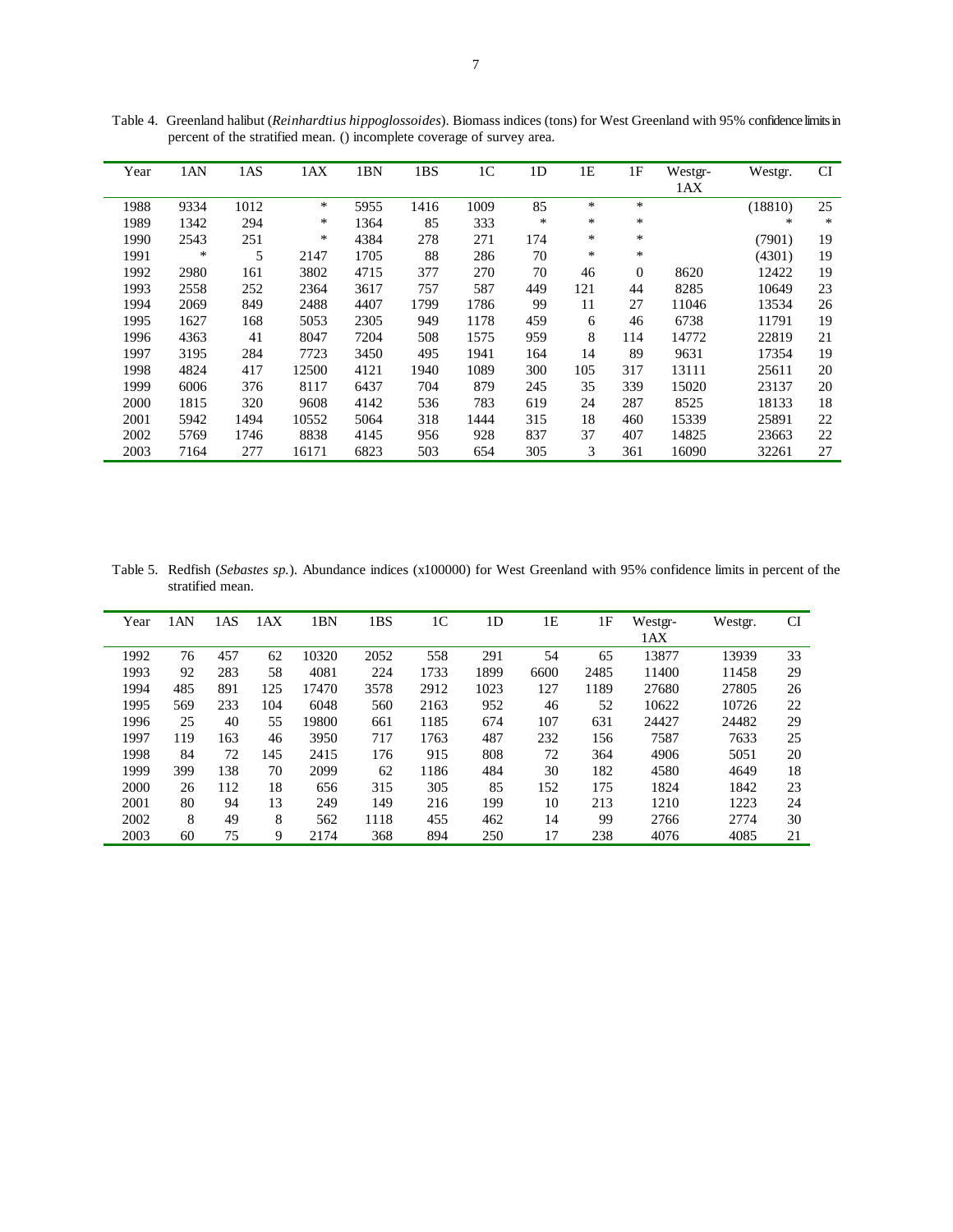| Year | 1AN    | 1AS  | 1AX    | 1BN   | 1BS  | 1 <sup>C</sup> | 1 <sub>D</sub> | 1E   | 1F     | Westgr- | Westgr. | <b>CI</b> |
|------|--------|------|--------|-------|------|----------------|----------------|------|--------|---------|---------|-----------|
|      |        |      |        |       |      |                |                |      |        | 1AX     |         |           |
| 1989 | 554    | 164  | $\ast$ | 5110  | 2381 | 2307           | 2180           | *    | *      |         | (12690) | 30        |
| 1990 | 882    | 1908 | ∗      | 7373  | 471  | 1753           | 710            | *    | *      |         | (13077) | 19        |
| 1991 | $\ast$ | 13   | 242    | 7261  | 408  | 1091           | 1421           | *    | $\ast$ | 10195   | (10437) | 23        |
| 1992 | 279    | 490  | 330    | 13970 | 2928 | 1419           | 837            | 76   | 279    | 20279   | 20609   | 28        |
| 1993 | 309    | 701  | 270    | 6904  | 330  | 1327           | 2232           | 652  | 1119   | 13573   | 13843   | 31        |
| 1994 | 1604   | 2138 | 451    | 17303 | 2912 | 4063           | 883            | 200  | 1519   | 30172   | 30623   | 45        |
| 1995 | 1225   | 231  | 569    | 4178  | 1012 | 2618           | 1982           | 256  | 68     | 11570   | 12139   | 22        |
| 1996 | 40     | 61   | 495    | 14879 | 1727 | 3015           | 2161           | 284  | 1964   | 21613   | 22108   | 27        |
| 1997 | 618    | 515  | 277    | 6069  | 1879 | 7457           | 1708           | 737  | 677    | 19659   | 19937   | 32        |
| 1998 | 428    | 443  | 622    | 9290  | 2554 | 3561           | 2189           | 392  | 1336   | 20192   | 20814   | 20        |
| 1999 | 1121   | 624  | 467    | 5878  | 188  | 1928           | 1586           | 123  | 752    | 12201   | 12668   | 20        |
| 2000 | 80     | 427  | 98     | 2005  | 2074 | 2500           | 307            | 1609 | 934    | 9935    | 10033   | 30        |
| 2001 | 441    | 647  | 247    | 2408  | 1706 | 3102           | 1060           | 60   | 2388   | 11813   | 12060   | 28        |
| 2002 | 55     | 330  | 214    | 3216  | 2895 | 1787           | 2728           | 218  | 989    | 12218   | 12432   | 27        |
| 2003 | 749    | 445  | 262    | 7129  | 2494 | 6440           | 1819           | 147  | 2269   | 21491   | 21753   | 31        |

Table 6. Redfish (*Sebastes sp.*). Biomass indices (tons) for West Greenland with 95% confidence limits in percent of the stratified mean. () incomplete coverage of survey area.

Table 7. American plaice (*Hipplogossoides platessoides*). Abundance indices (1000) for West Greenland with 95% confidence limits in percent of the stratified mean. () incomplete coverage of survey area.

| Year | 1AN    | 1AS  | 1AX  | 1BN   | 1BS  | 1 <sup>C</sup> | 1 <sub>D</sub> | 1E   | 1F   | Westgr-<br>1AX | Westgr. | <b>CI</b> |
|------|--------|------|------|-------|------|----------------|----------------|------|------|----------------|---------|-----------|
| 1991 | $\ast$ | 460  | 535  | 3630  | 506  | 3659           | 3412           | *    | ∗    | 11669          | (12204) | 43        |
| 1992 | 1297   | 421  | 1569 | 1618  | 629  | 1820           | 1267           | 683  | 112  | 7846           | 9415    | 25        |
| 1993 | 1577   | 315  | 1071 | 3477  | 964  | 2147           | 1817           | 497  | 725  | 11518          | 12589   | 23        |
| 1994 | 3272   | 1493 | 3181 | 20950 | 7001 | 10420          | 819            | 441  | 694  | 45088          | 48269   | 27        |
| 1995 | 1068   | 283  | 1733 | 6365  | 1193 | 2812           | 3863           | 589  | 572  | 16745          | 18478   | 23        |
| 1996 | 2174   | 607  | 8072 | 5776  | 2602 | 4599           | 4732           | 251  | 751  | 21492          | 29564   | 21        |
| 1997 | 5818   | 776  | 2489 | 9452  | 1137 | 12330          | 2831           | 466  | 858  | 33666          | 36155   | 21        |
| 1998 | 1414   | 818  | 2064 | 4671  | 1992 | 1864           | 8382           | 787  | 2122 | 22056          | 24120   | 21        |
| 1999 | 569    | 856  | 1633 | 8968  | 1818 | 5925           | 2128           | 722  | 689  | 21677          | 23310   | 16        |
| 2000 | 1222   | 4003 | 5067 | 17390 | 2007 | 4110           | 5803           | 391  | 565  | 35483          | 40550   | 22        |
| 2001 | 1268   | 1187 | 1320 | 14180 | 1871 | 5140           | 3741           | 524  | 609  | 28480          | 29800   | 26        |
| 2002 | 230    | 3597 | 2839 | 10150 | 2372 | 7246           | 29410          | 1562 | 1933 | 56501          | 59340   | 27        |
| 2003 | 3637   | 3019 | 4144 | 30180 | 1871 | 28300          | 17480          | 915  | 2724 | 88116          | 92260   | 23        |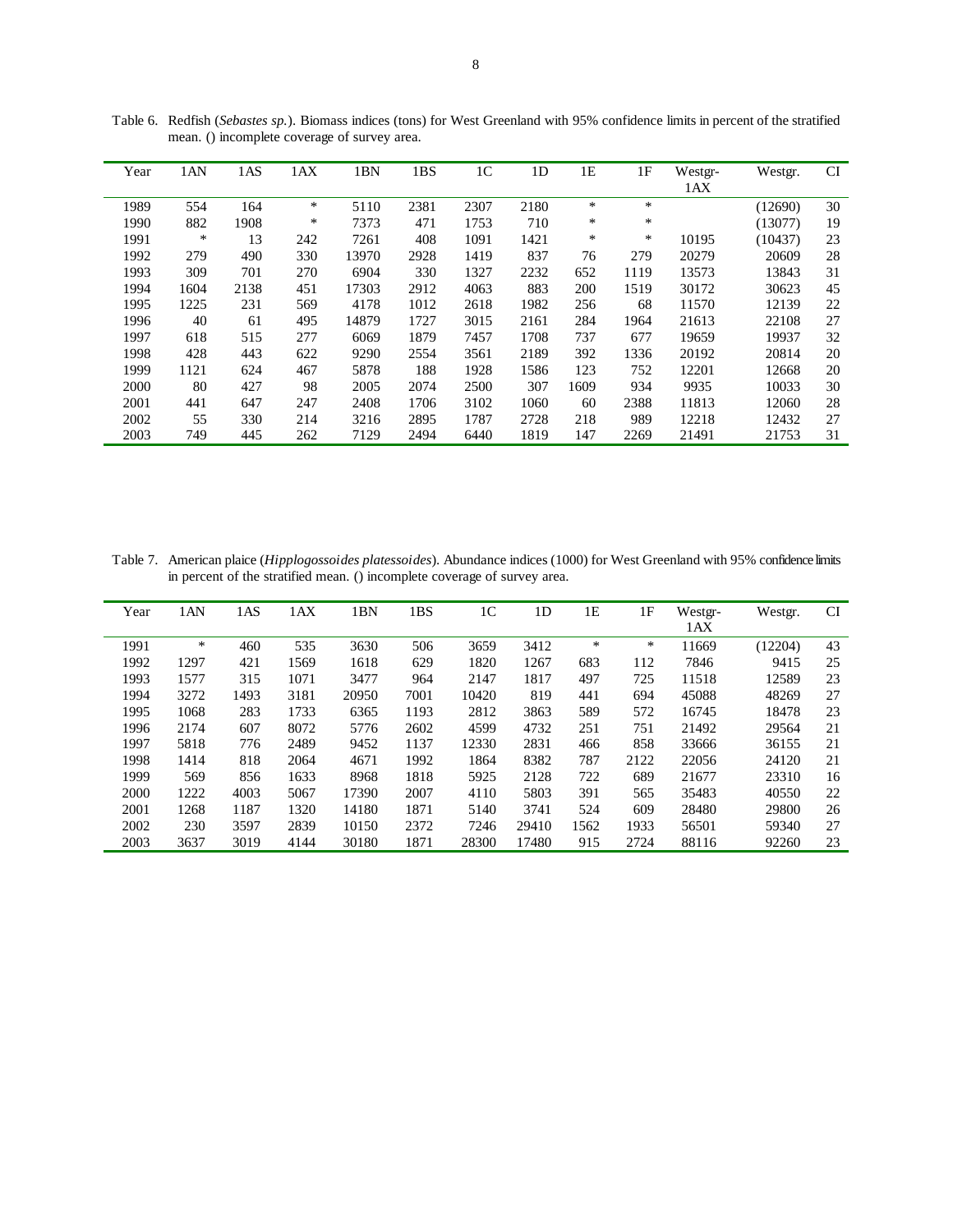| Year | 1AN          | 1AS              | 1AX | 1BN  | 1BS | 1 <sup>C</sup> | 1 <sub>D</sub> | 1E     | 1F  | Westgr- | Westgr. | <b>CI</b> |
|------|--------------|------------------|-----|------|-----|----------------|----------------|--------|-----|---------|---------|-----------|
|      |              |                  |     |      |     |                |                |        |     | 1AX     |         |           |
| 1989 | 38           | 53               | *   | 151  | 111 | 392            | 64             | $\ast$ | *   |         | (810)   | 29        |
| 1990 | $\mathbf{0}$ | $\boldsymbol{0}$ | *   | 120  | 48  | 145            | 364            | $\ast$ | *   |         | (677)   | 40        |
| 1991 | ∗            | 5                | 89  | 118  | 58  | 160            | 380            | $\ast$ | ∗   | 105     | (194)   | 64        |
| 1992 | 52           | 11               | 126 | 84   | 53  | 140            | 118            | 65     | 7   | 530     | 656     | 26        |
| 1993 | 68           | 25               | 71  | 97   | 36  | 101            | 137            | 47     | 32  | 543     | 614     | 28        |
| 1994 | 140          | 96               | 285 | 599  | 343 | 316            | 66             | 32     | 74  | 1666    | 1951    | 23        |
| 1995 | 82           | 17               | 264 | 211  | 61  | 97             | 167            | 35     | 17  | 687     | 951     | 20        |
| 1996 | 158          | 48               | 715 | 264  | 95  | 158            | 161            | 12     | 30  | 927     | 1642    | 20        |
| 1997 | 331          | 29               | 315 | 227  | 99  | 420            | 146            | 37     | 29  | 1318    | 1633    | 17        |
| 1998 | 142          | 33               | 347 | 241  | 74  | 100            | 468            | 83     | 102 | 1243    | 1590    | 18        |
| 1999 | 80           | 36               | 159 | 361  | 72  | 230            | 156            | 45     | 54  | 1034    | 1193    | 23        |
| 2000 | 103          | 196              | 373 | 588  | 79  | 208            | 315            | 64     | 43  | 1595    | 1968    | 16        |
| 2001 | 155          | 55               | 114 | 482  | 81  | 295            | 227            | 27     | 47  | 1362    | 1476    | 15        |
| 2002 | 115          | 122              | 221 | 461  | 207 | 347            | 1260           | 93     | 69  | 2675    | 2896    | 22        |
| 2003 | 356          | 82               | 288 | 1078 | 149 | 1250           | 1175           | 65     | 241 | 4398    | 4686    | 20        |

Table 8. American plaice (*Hipplogossoides platessoides*). Biomass indices (tons) for West Greenland with 95% confidence limits in percent of the stratified mean. () incomplete coverage of survey area.

Table 9. Atlantic wolffish (*Anarhichas lupus*). Abundance indices (1000) for West Greenland with 95% confidence limits in percent of the stratified mean.

| Year | 1AN            | 1AS      | 1AX      | 1BN  | 1BS            | 1C   | 1 <sub>D</sub> | 1Ε   | 1F   | Westgr- | Westgr. | <b>CI</b> |
|------|----------------|----------|----------|------|----------------|------|----------------|------|------|---------|---------|-----------|
|      |                |          |          |      |                |      |                |      |      | 1AX     |         |           |
| 1992 | $\overline{0}$ | 17       | 4        | 39   | $\overline{2}$ | 203  | 107            | 291  | 213  | 872     | 876     | 37        |
| 1993 | 17             | 12       | 6        | 33   | 43             | 233  | 240            | 231  | 205  | 1014    | 1020    | 28        |
| 1994 | 17             | 35       | 16       | 512  | 263            | 2129 | 518            | 598  | 2628 | 6701    | 6717    | 38        |
| 1995 | 15             | $\Omega$ | $\theta$ | 120  | 120            | 365  | 123            | 626  | 261  | 1630    | 1630    | 31        |
| 1996 | $\overline{0}$ | 41       | 6        | 119  | 134            | 391  | 361            | 430  | 725  | 2230    | 2207    | 30        |
| 1997 | 32             | 10       | $\Omega$ | 103  | 30             | 1063 | 321            | 442  | 152  | 2153    | 2153    | 28        |
| 1998 | 147            | 67       | 17       | 322  | 157            | 825  | 469            | 450  | 780  | 3215    | 3232    | 27        |
| 1999 | $\overline{0}$ | 112      | 65       | 210  | 276            | 349  | 254            | 344  | 236  | 1782    | 1847    | 41        |
| 2000 | $\overline{0}$ | 409      | 59       | 310  | 486            | 314  | 488            | 1054 | 49   | 3111    | 3170    | 47        |
| 2001 | $\overline{0}$ | 96       | 52       | 518  | 74             | 221  | 282            | 234  | 77   | 1491    | 1543    | 27        |
| 2002 | 230            | 291      | 27       | 816  | 15             | 98   | 64             | 138  | 64   | 4992    | 5019    | 30        |
| 2003 | 99             | 97       | 301      | 5972 | 175            | 2871 | 1563           | 3163 | 1353 | 15299   | 15600   | 45        |
|      |                |          |          |      |                |      |                |      |      |         |         |           |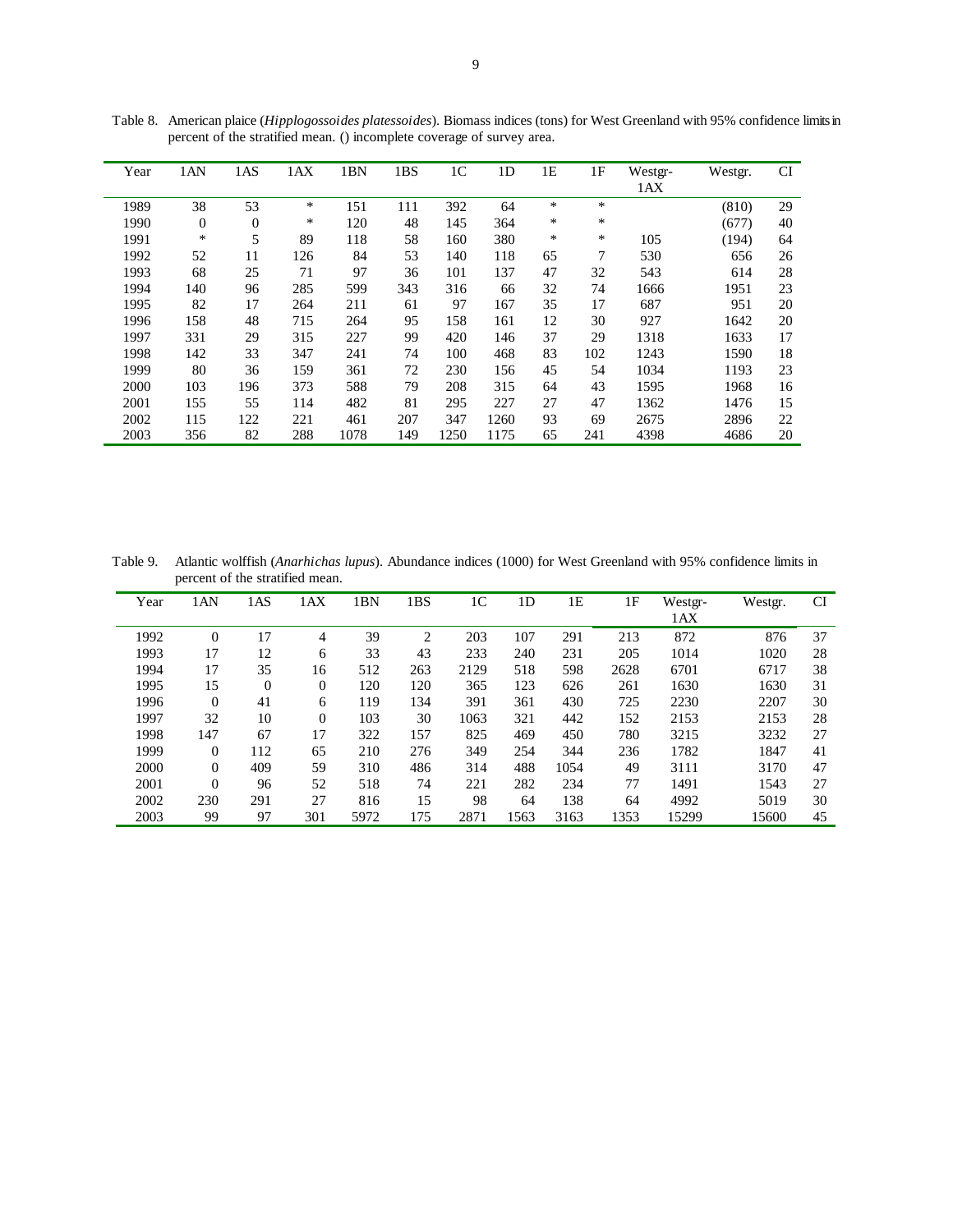| Year | 1AN            | 1AS                      | 1AX            | 1BN | 1BS                      | 1 <sup>C</sup> | 1D  | 1Ε  | 1F  | Westgr-<br>1AX | Westgr. | CI |
|------|----------------|--------------------------|----------------|-----|--------------------------|----------------|-----|-----|-----|----------------|---------|----|
| 1992 | $\theta$       | 5                        | $<$ $\!1$      | 9   | 51                       | 34             | 24  | 62  | 71  | 257            | 257     | 34 |
| 1993 | 7              |                          |                | 3   | 3                        | 31             | 45  | 21  | 116 | 227            | 228     | 36 |
| 1994 | $<$ 1          | 9                        | 6              | 77  | 59                       | 237            | 45  | 107 | 436 | 971            | 977     | 41 |
| 1995 | $<$ 1          | $\overline{0}$           | $\mathbf{0}$   | 33  | 10                       | 35             | 36  | 153 | 40  | 307            | 307     | 35 |
| 1996 | $\overline{0}$ | $<$ 1                    | 4              | 21  | 52                       | 46             | 56  | 76  | 120 | 371            | 375     | 29 |
| 1997 | 5              | $\overline{\phantom{a}}$ | $\overline{0}$ | 21  |                          | 173            | 17  | 92  | 19  | 328            | 328     | 28 |
| 1998 |                |                          | 4              | 12  | 14                       | 74             | 38  | 79  | 137 | 355            | 359     | 33 |
| 1999 | $\theta$       | 27                       | -              | 24  | 25                       | 8              | 11  | 165 | 41  | 302            | 302     | 24 |
| 2000 | $\Omega$       | 22                       | -              | 56  | 41                       | 67             | 41  | 239 | 17  | 483            | 483     | 39 |
| 2001 | $\Omega$       | $\overline{2}$           |                | 24  | $\overline{\phantom{a}}$ | 20             | 26  | 40  | 26  | 139            | 140     | 26 |
| 2002 | 11             | 7                        |                | 143 | 6                        | 138            | 110 | 281 | 138 | 834            | 835     | 33 |
| 2003 | 2              |                          | 18             | 755 | 57                       | 504            | 94  | 241 | 185 | 1838           | 1856    | 44 |

Table 10. Atlantic wolffish (*Anarhichas lupus*). Biomass indices (tons) for West Greenland with 95% confidence limits in percent of the stratified mean.

Table 11. Spotted wolffish (*Anarhichas minor*). Abundance indices (1000) for West Greenland with 95% confidence limits in percent of the stratified mean

| Year | 1AN  | 1AS | 1AX      | 1BN  | 1BS      | 1 <sup>C</sup> | 1D           | 1E           | 1F       | Westgr- | Westgr. | <b>CI</b> |
|------|------|-----|----------|------|----------|----------------|--------------|--------------|----------|---------|---------|-----------|
|      |      |     |          |      |          |                |              |              |          | 1AX     |         |           |
| 1992 | 49   | 31  | 9        | 49   | 28       | 50             | 28           | 39           | 60       | 334     | 343     | 22        |
| 1993 | 61   | 21  | 14       | 47   | 41       | 41             | 29           | 32           | 33       | 273     | 287     | 23        |
| 1994 | 113  | 193 | 16       | 318  | 57       | 427            | 35           | 13           | 80       | 1237    | 1253    | 23        |
| 1995 | 176  | 38  | 7        | 60   | 52       | 46             | 34           | 47           | 35       | 488     | 495     | 19        |
| 1996 | 177  | 23  | 6        | 145  | 52       | 34             | 34           | $\mathbf{0}$ | 41       | 506     | 512     | 22        |
| 1997 | 299  | 18  | 26       | 101  | $\Omega$ | 39             | 51           | $\Omega$     | 5        | 513     | 539     | 33        |
| 1998 | 449  | 687 | $\theta$ | 286  | 36       | 26             | 45           | 17           | 5        | 923     | 923     | 28        |
| 1999 | 558  | 124 | 57       | 766  | 110      | 18             | 4            | $\Omega$     | $\theta$ | 1582    | 1639    | 26        |
| 2000 | 368  | 508 | 31       | 506  | 144      | 30             | 5            | 53           | $\Omega$ | 1615    | 1646    | 25        |
| 2001 | 683  | 171 | 36       | 295  | 42       | 46             | $\mathbf{0}$ | $\mathbf{0}$ | 6        | 1244    | 1280    | 28        |
| 2002 | 326  | 108 | 14       | 576  | 333      | 124            | 71           | 10           | 26       | 1573    | 1587    | 46        |
| 2003 | 1814 | 473 | 115      | 2556 | 461      | 989            | 32           | $\mathbf{0}$ | 50       | 5960    | 6075    | 37        |

Table 12. Spotted wolffish (*Anarhichas minor*). Biomass indices (tons) for West Greenland with 95% confidence limits in percent of the stratified mean.

| Year | 1AN  | 1AS   | 1AX      | BN   | 1BS      | 1 <sup>C</sup> | 1 <sub>D</sub> | 1E             | 1F       | Westgr-<br>1AX | Westgr. | CI |
|------|------|-------|----------|------|----------|----------------|----------------|----------------|----------|----------------|---------|----|
| 1992 | 11   | 65    | 35       | 85   | 9        | 37             | 26             | 11             | 273      | 517            | 552     | 35 |
| 1993 | 40   | 8     | 67       | 45   | 18       | 44             | 4              | $<$ 1          | 187      | 346            | 413     | 58 |
| 1994 | 213  | 105   | 15       | 81   | 55       | 164            | 56             | 12             | 4        | 690            | 705     | 20 |
| 1995 | 65   | 20    | 14       | 51   | 19       | 29             | 20             | 20             | 196      | 419            | 433     | 32 |
| 1996 | 267  | $<$ 1 | 9        | 255  | 25       | 7              | 34             | $\mathbf{0}$   | 60       | 648            | 657     | 23 |
| 1997 | 291  | 17    | 38       | 33   | $\theta$ | 19             | 111            | $\overline{0}$ | 3        | 475            | 513     | 24 |
| 1998 | 148  | 9     | $\theta$ | 280  | 21       | 7              | 161            | 53             | 7        | 686            | 686     | 23 |
| 1999 | 197  | 51    | 18       | 40   | 62       | 14             | $\overline{2}$ | $\Omega$       | $\Omega$ | 368            | 386     | 38 |
| 2000 | 37   | 55    | 30       | 104  | 35       | 20             |                | 342            | $\Omega$ | 595            | 625     | 53 |
| 2001 | 313  | 13    | 22       | 306  | 84       | 5              | $\theta$       | $\Omega$       | 12       | 733            | 755     | 30 |
| 2002 | 131  | 135   | 3        | 274  | 258      | 145            | 236            | 70             | 112      | 1360           | 1363    | 38 |
| 2003 | 1021 | 454   | 117      | 1837 | 26       | 919            | 102            | $\mathbf{0}$   | 13       | 4372           | 4489    | 34 |

Table 13. Cod (*Gadus morhua*). Abundance indices (1000) for West Greenland with 95% confidence limits in percent of the stratified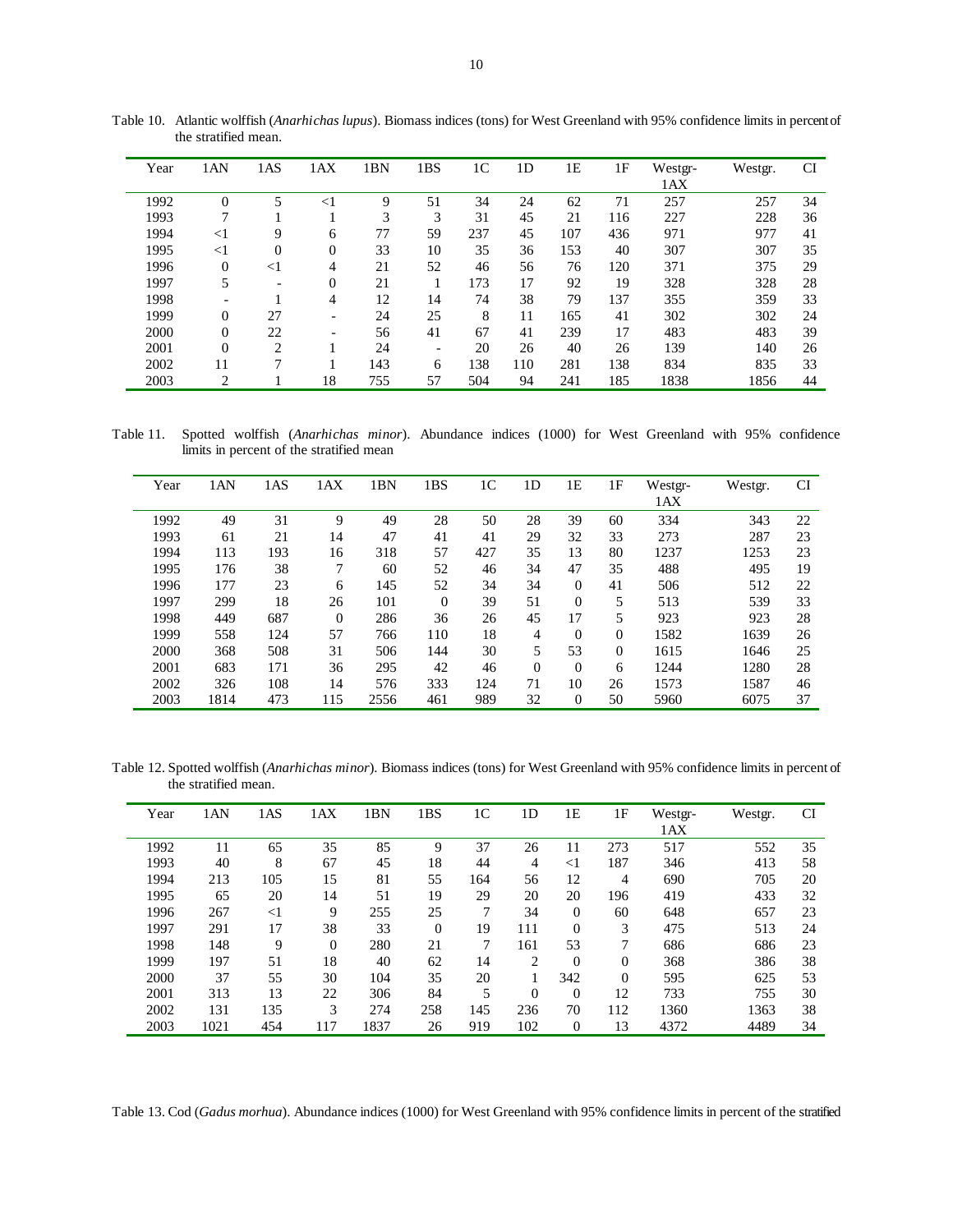| Year | 1AN            | 1AS            | 1AX            | 1BN            | 1BS            | 1 <sup>C</sup> | 1D             | 1E             | 1F             | Westgr- | Westgr. | <b>CI</b> |
|------|----------------|----------------|----------------|----------------|----------------|----------------|----------------|----------------|----------------|---------|---------|-----------|
|      |                |                |                |                |                |                |                |                |                | 1AX     |         |           |
| 1991 | *              | $\theta$       | 11             | 7              | 32             | 429            | 78             | *              | *              | 546     | (557)   | 73        |
| 1992 | $\mathbf{0}$   | $\overline{0}$ | $\overline{4}$ | 16             | 33             | 242            | 242            | $\theta$       | 9              | 543     | 547     | 45        |
| 1993 | $\mathbf{0}$   | $\overline{0}$ | $\overline{0}$ | $\overline{0}$ | $\overline{0}$ | 54             | 36             | 205            | 12             | 308     | 308     | 67        |
| 1994 | $\mathbf{0}$   | 9              | $\overline{0}$ | $\Omega$       | 54             | 98             | $\overline{0}$ | 7              | $\theta$       | 167     | 167     | 43        |
| 1995 | $\mathbf{0}$   | $\overline{0}$ | $\overline{0}$ | 33             | 17             | 504            | 42             | 20             | 46             | 662     | 662     | 58        |
| 1996 | $\mathbf{0}$   | $\theta$       | $\Omega$       | $\Omega$       | $\Omega$       | 47             | 78             | 66             | 108            | 298     | 298     | 40        |
| 1997 | $\mathbf{0}$   | $\overline{0}$ | $\overline{0}$ | 2              | 8              | 35             | $\theta$       | $\overline{0}$ | $\overline{0}$ | 45      | 45      | 64        |
| 1998 | $\mathbf{0}$   | $\overline{0}$ | $\Omega$       | 5              | $\overline{0}$ | $\overline{0}$ | 25             | 28             | 4              | 62      | 62      | 44        |
| 1999 | $\mathbf{0}$   | 10             | 18             | 141            | 52             | 17             | 18             | 6              | $\overline{0}$ | 243     | 261     | 41        |
| 2000 | $\mathbf{0}$   | 188            | 273            | 311            | 201            | 86             | 48             | 9              | 205            | 1048    | 1321    | 19        |
| 2001 | $\mathbf{0}$   | $\theta$       | 15             | 248            | 86             | 140            | 498            | 210            | 373            | 1555    | 1570    | 23        |
| 2002 | $\overline{0}$ | $\overline{0}$ | 9              | 75             | 172            | 99             | 3595           | 102            | 202            | 5245    | 5254    | 52        |
| 2003 | 93             | 53             | 257            | 142            | 46             | 423            | 734            | 469            | 250            | 3487    | 3744    | 28        |

mean. () incomplete coverage of survey area.

Table 14. Cod (*Gadus morhua*). Biomass indices (tons) for West Greenland with 95% confidence limits in percent of the stratified mean. () incomplete coverage of survey area.

| Year | 1AN              | 1AS            | 1AX      | 1BN            | 1BS            | 1 <sup>C</sup> | 1 <sub>D</sub> | 1E             | 1F             | Westgr- | Westgr. | <b>CI</b> |
|------|------------------|----------------|----------|----------------|----------------|----------------|----------------|----------------|----------------|---------|---------|-----------|
|      |                  |                |          |                |                |                |                |                |                | 1AX     |         |           |
| 1988 | $\theta$         | $\overline{0}$ | ∗        | 35             | $\overline{0}$ | 1230           | 2613           | $\ast$         | $\ast$         |         | (3879)  | 81        |
| 1989 | 44               | $\overline{0}$ | *        | 73             | $\theta$       | 41             | 1002           | *              | ∗              |         | (1217)  | 51        |
| 1990 | 4                | 13             | *        | 7              | 7              | 118            | 6825           | *              | *              |         | (7004)  | 45        |
| 1991 | *                | $\overline{0}$ | 7        |                | 2              | 188            | 53             | *              | ∗              | 243     | (250)   | 58        |
| 1992 | $\boldsymbol{0}$ | $\overline{0}$ | 3        | 22             | 31             | 74             | 85             | $\theta$       | $\overline{2}$ | 214     | 217     | 44        |
| 1993 | $\boldsymbol{0}$ | $\overline{0}$ | $\Omega$ | $\mathbf{0}$   | $\theta$       | 24             | 8              | 87             | 4              | 122     | 122     | 69        |
| 1994 | $\boldsymbol{0}$ | 3              | $\Omega$ | $\theta$       | 12             | 41             | $\Omega$       | 1              | $\overline{0}$ | 58      | 58      | 43        |
| 1995 | $\mathbf{0}$     | $\overline{0}$ | $\Omega$ | 3              | $\overline{c}$ | 158            | 22             | $\overline{2}$ | 5              | 192     | 192     | 67        |
| 1996 | $\overline{0}$   | $\overline{0}$ | $\Omega$ | $\Omega$       | $\Omega$       | 16             | 26             | 21             | 49             | 112     | 112     | 41        |
| 1997 | $\mathbf{0}$     | $\overline{0}$ | $\theta$ | $\overline{c}$ | 2              | 60             | $\Omega$       | $\Omega$       | $\overline{0}$ | 64      | 64      | 65        |
| 1998 | $\mathbf{0}$     | $\theta$       | $\theta$ | $<$ 1          | $\theta$       | $\overline{0}$ | 55             | 57             | 4              | 117     | 117     | 43        |
| 1999 | $\theta$         |                | 4        | 38             | 5              | $<$ 1          | 13             |                | $\theta$       | 60      | 64      | 31        |
| 2000 | $\mathbf{0}$     | 63             | 65       | 80             | 60             | 27             | 6              | $\overline{2}$ | 56             | 295     | 360     | 20        |
| 2001 | $\overline{0}$   | $\overline{0}$ | 9        | 133            | 38             | 72             | 186            | 67             | 110            | 606     | 615     | 26        |
| 2002 | $\theta$         | $\theta$       | 9        | 59             | 96             | 52             | 1629           | 38             | 87             | 1959    | 1968    | 48        |
| 2003 | 16               | 8              | 76       | 328            | 9              | 285            | 459            | 204            | 54             | 1363    | 1439    | 29        |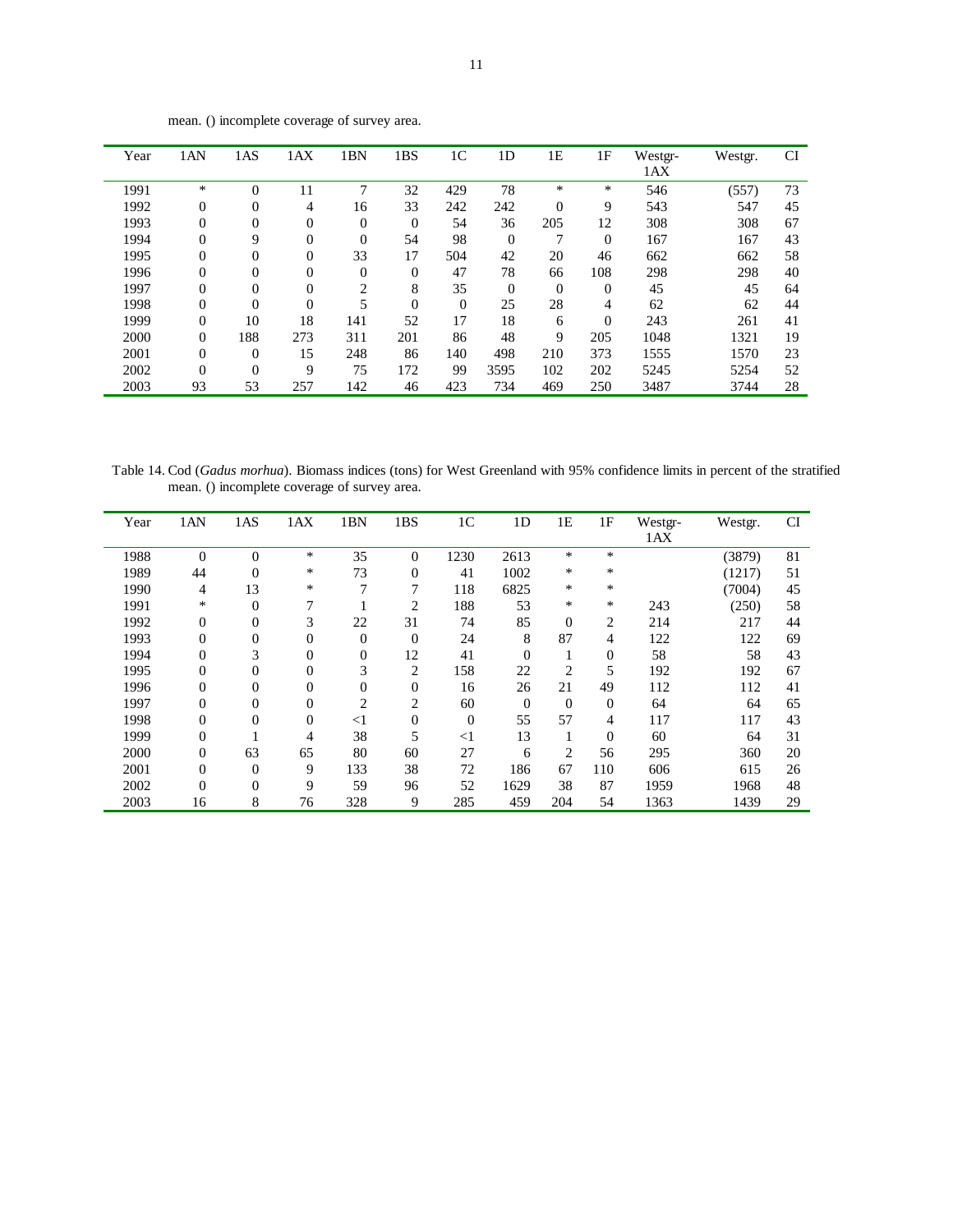| Year | 1AN  | 1AS  | 1AX  | 1BN   | 1BS  | 1 <sup>C</sup> | 1 <sub>D</sub> | 1E  | 1F  | Westgr- | Westgr. |
|------|------|------|------|-------|------|----------------|----------------|-----|-----|---------|---------|
|      |      |      |      |       |      |                |                |     |     | 1AX     |         |
| 1991 | ∗    | 176  | 22   | 4028  | 890  | 877            | 1140           | ∗   | ∗   | (7111)  | (7133)  |
| 1992 | 2600 | 387  | 710  | 3082  | 626  | 713            | 1404           | 177 | 21  | 9010    | 9720    |
| 1993 | 1022 | 125  | 552  | 1872  | 608  | 1162           | 484            | 401 | 192 | 5867    | 6419    |
| 1994 | 2406 | 636  | 1131 | 5065  | 2367 | 3279           | 621            | 308 | 72  | 14754   | 15885   |
| 1995 | 3245 | 170  | 802  | 3147  | 1243 | 560            | 3181           | 804 | 89  | 12438   | 13240   |
| 1996 | 5586 | 429  | 1842 | 4640  | 513  | 748            | 747            | 22  | 607 | 13292   | 15134   |
| 1997 | 4060 | 389  | 826  | 3131  | 249  | 3278           | 732            | 137 | 48  | 12024   | 12850   |
| 1998 | 4446 | 712  | 2421 | 3751  | 561  | 656            | 1096           | 397 | 269 | 11889   | 14310   |
| 1999 | 3651 | 513  | 879  | 3963  | 410  | 1110           | 784            | 193 | 188 | 10811   | 11690   |
| 2000 | 1888 | 1190 | 2689 | 4716  | 583  | 718            | 631            | 121 | 583 | 10021   | 12710   |
| 2001 | 3646 | 298  | 521  | 2829  | 336  | 579            | 486            | 119 | 260 | 8552    | 9073    |
| 2002 | 772  | 749  | 626  | 3148  | 503  | 1866           | 2827           | 226 | 524 | 10616   | 11242   |
| 2003 | 5010 | 468  | 964  | 14390 | 939  | 1532           | 959            | 244 | 938 | 23636   | 24600   |
|      |      |      |      |       |      |                |                |     |     |         |         |

Table 15. Starry skate (*Raja radiata*). Abundance indices (1000) for West Greenland with 95% confidence limits in percent of the stratified mean. () incomplete coverage of survey area.

 Table 16.Starry skate (*Raja radiata*). Biomass (tons) for West Greenland with 95% confidence limits in percent of the stratified mean. () incomplete coverage of survey area.

| Year | 1AN  | 1AS | 1AX | 1BN  | 1BS | 1 <sup>C</sup> | 1 <sub>D</sub> | 1E  | 1F  | Westgr- | Westgr. | <b>CI</b> |
|------|------|-----|-----|------|-----|----------------|----------------|-----|-----|---------|---------|-----------|
|      |      |     |     |      |     |                |                |     |     | 1AX     |         |           |
| 1989 | 220  | 38  | *   | 257  | 110 | 202            | 44             | *   | *   |         | (870)   | 24        |
| 1990 | 10   | 1   | *   | 272  | 27  | 224            | 703            | *   | *   |         | (1237)  | 48        |
| 1991 | *    | 12  | 21  | 252  | 94  | 101            | 259            | *   | *   | 718     | (739)   | 32        |
| 1992 | 404  | 106 | 115 | 310  | 100 | 57             | 152            | 43  | 5   | 1177    | 1292    | 20        |
| 1993 | 83   | 19  | 147 | 276  | 89  | 147            | 123            | 27  | 17  | 780     | 927     | 28        |
| 1994 | 501  | 88  | 194 | 560  | 341 | 355            | 89             | 122 | 11  | 2066    | 2260    | 26        |
| 1995 | 397  | 16  | 299 | 483  | 401 | 138            | 335            | 138 | 25  | 1933    | 2232    | 22        |
| 1996 | 806  | 46  | 691 | 632  | 69  | 120            | 81             | 199 | 54  | 1955    | 2646    | 27        |
| 1997 | 731  | 68  | 403 | 324  | 69  | 200            | 185            | 24  | 7   | 1608    | 2011    | 19        |
| 1998 | 541  | 81  | 663 | 593  | 126 | 44             | 129            | 83  | 74  | 1671    | 2334    | 19        |
| 1999 | 633  | 54  | 308 | 299  | 67  | 101            | 103            | 45  | 50  | 1352    | 1660    | 22        |
| 2000 | 335  | 369 | 683 | 533  | 146 | 100            | 148            | 3   | 197 | 1800    | 2483    | 18        |
| 2001 | 326  | 91  | 219 | 289  | 61  | 65             | 88             | 6   | 79  | 1005    | 1224    | 17        |
| 2002 | 33   | 148 | 203 | 407  | 131 | 118            | 692            | 67  | 189 | 1785    | 1988    | 20        |
| 2003 | 1852 | 64  | 382 | 3126 | 12  | 183            | 173            | 36  | 305 | 5751    | 6133    | 44        |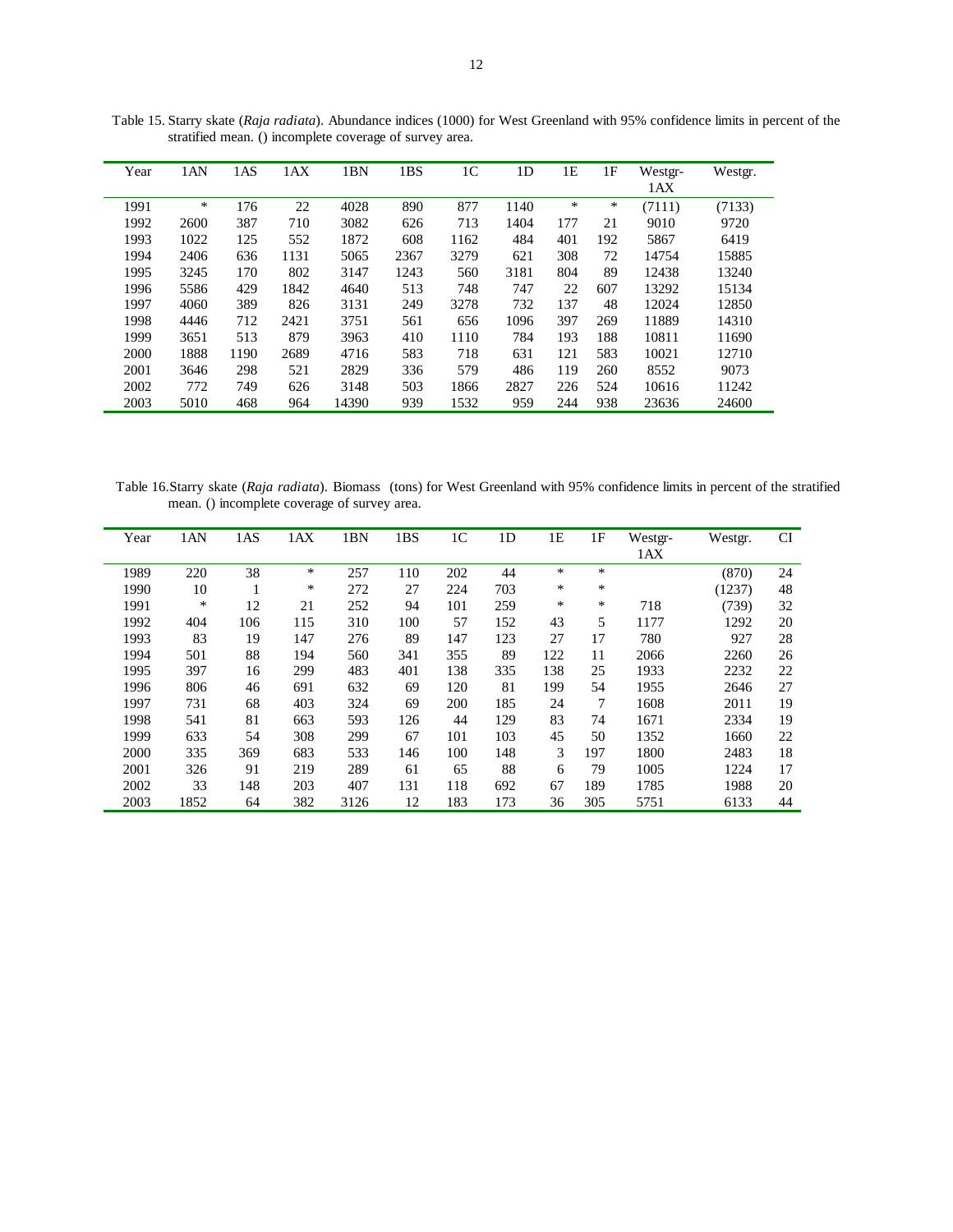

Fig. 1. Distribution of 2003-survey catches (number/hour) of Greenland halibut (all hauls). The midline against Canada and 200, 400 and 600 m depth contour lines are shown.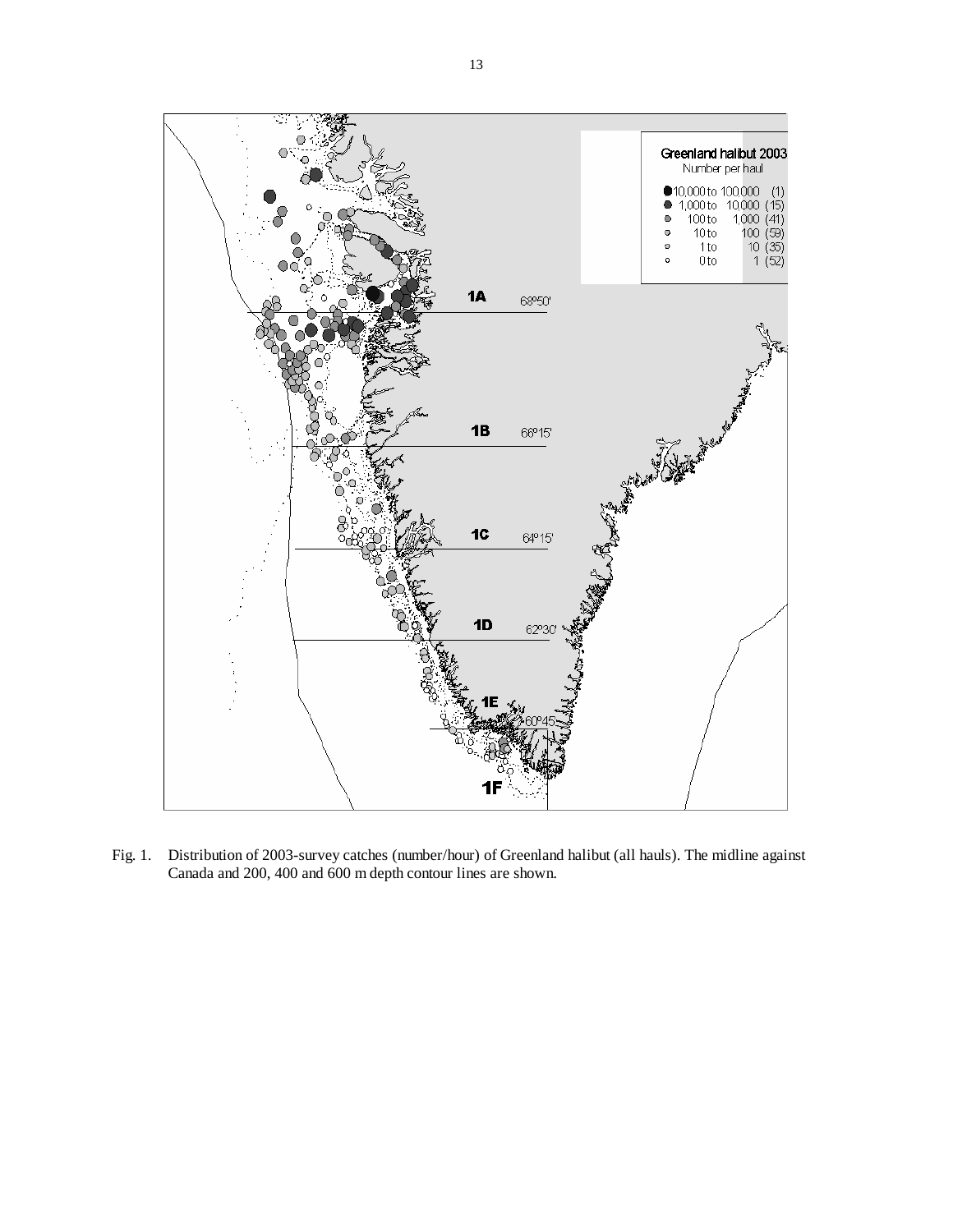

Fig. 2. Distribution of 2003-survey catches (kg/hour) of Greenland halibut (all hauls). The midline against Canada and the 200, 400 and 600 m depth contour lines are shown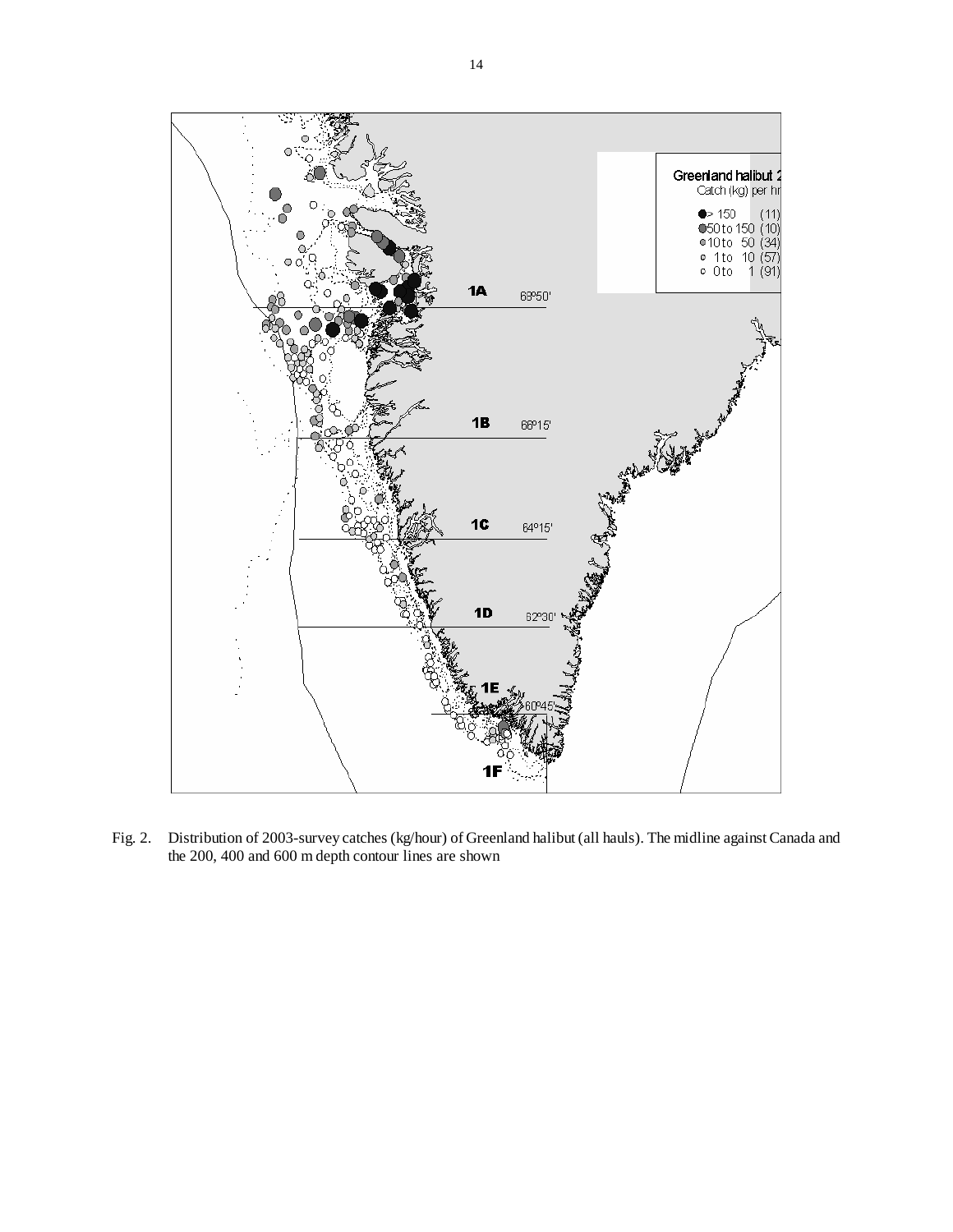

Fig. 3. Greenland halibut (*Reinhardtius hippoglossoides*). Length frequencies for West Greenland, 1991-1999.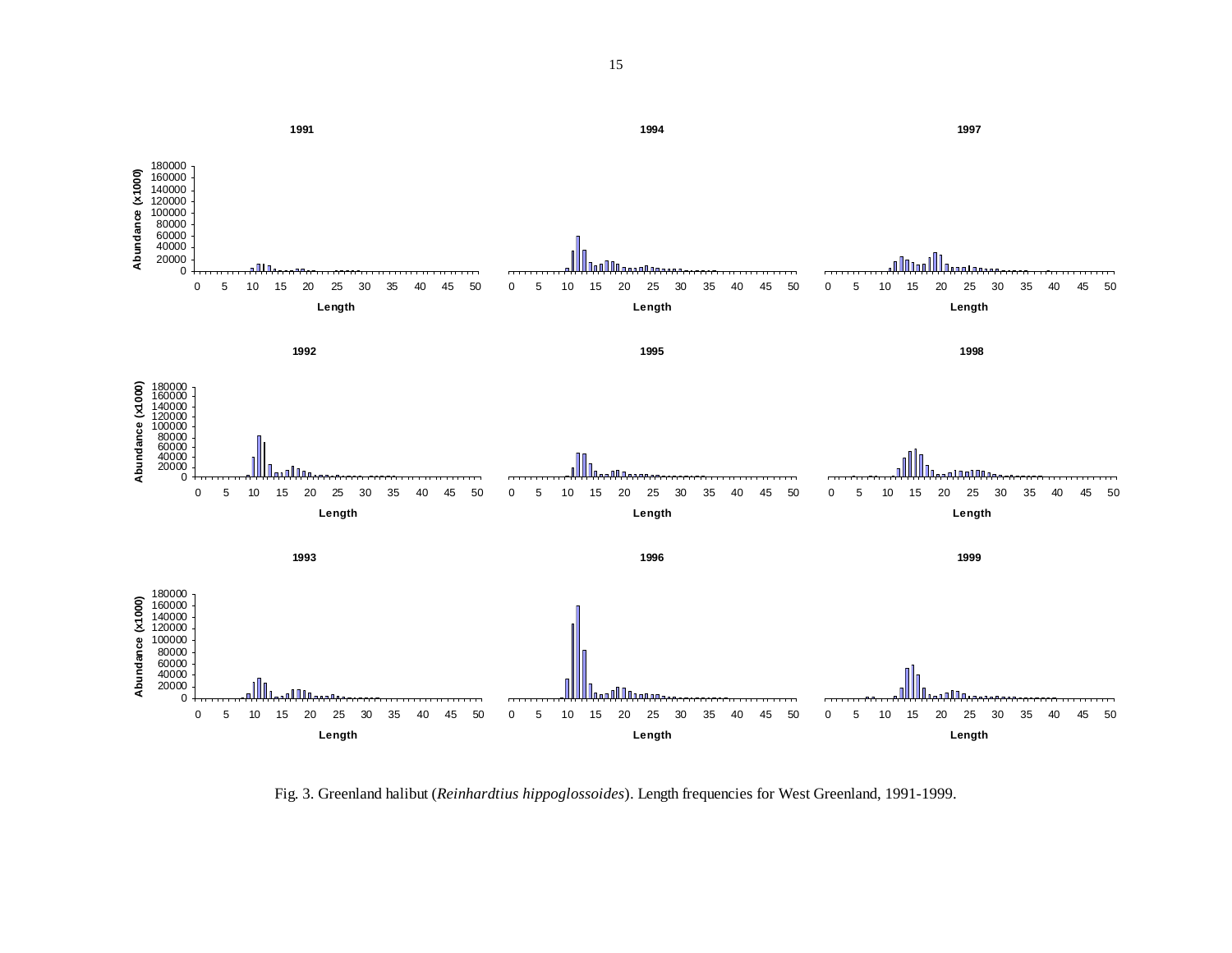

Fig. 3 cont. Greenland halibut (*Reinhardtius hippoglossoides).* Length frequencies for West Greenland, 2000-2003.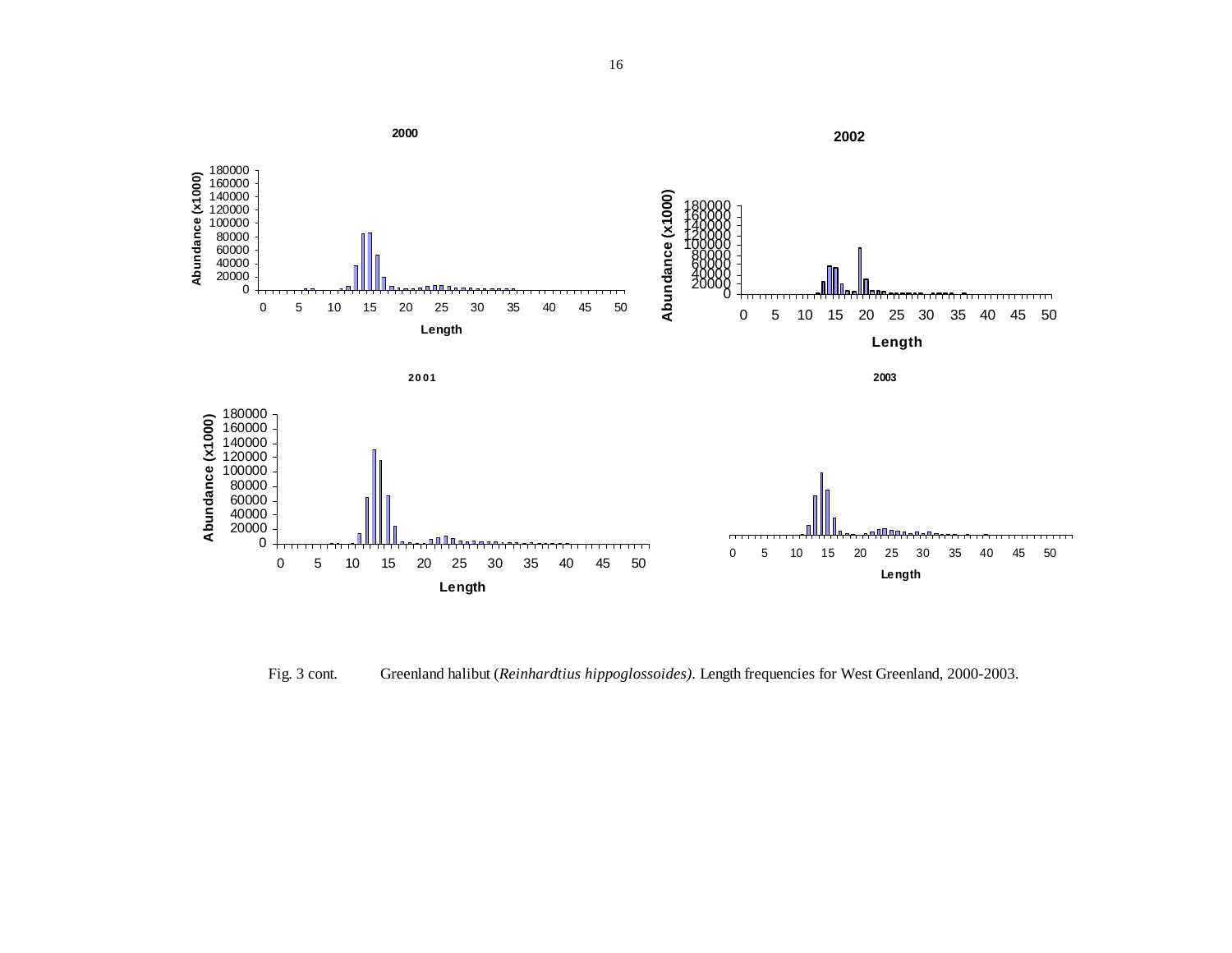

Fig. 4. Catch in number per hour of Greenland halibut at age 1, 2 and 3+ in the offshore nursery area (1AS-1B).



Fig. 4 cont. Catch in number per hour of Greenland halibut at age 1, 2 and 3+ in the in the inshore Disko Bay.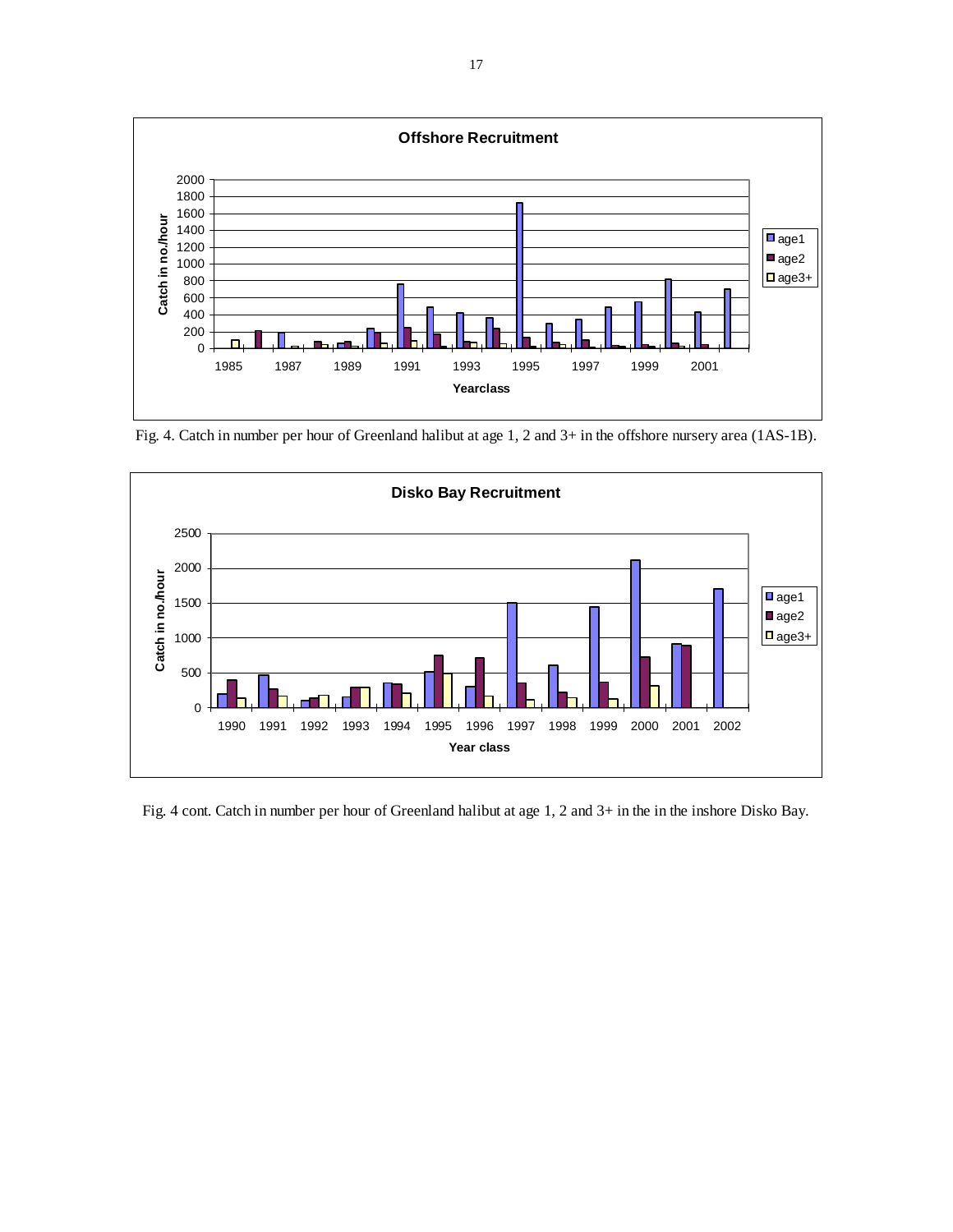

Fig. 5. Distribution of 2003-survey catches (number/hour) of redfish sp. (all hauls). The midline against Canada and the 200, 400 and 600 m depth contour lines are shown.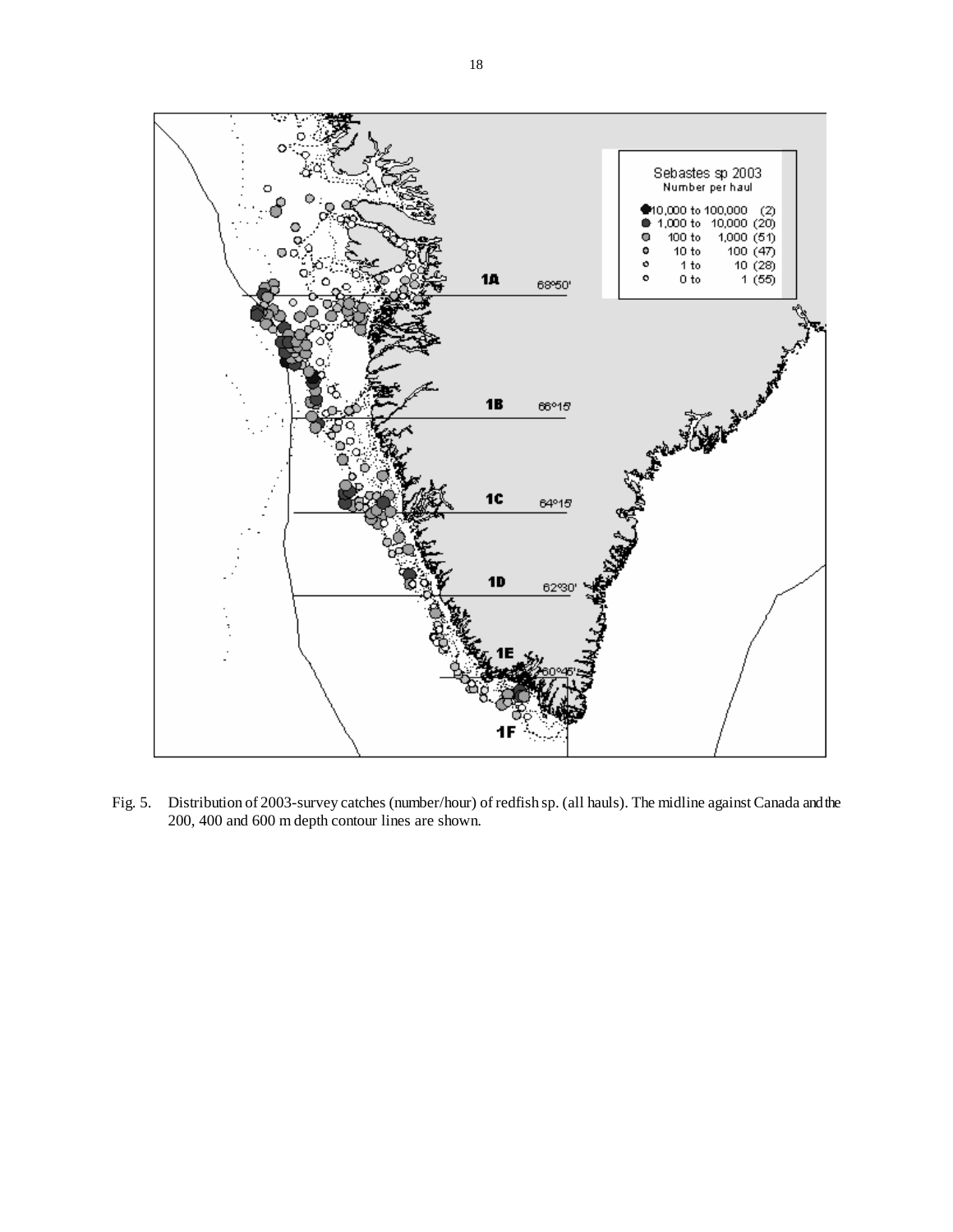

Fig. 6. Distribution of 2003-survey catches (kg/hour) of redfish sp. (all hauls). The midline against Canada and the 200, 400 and 600 m depth contour lines are shown.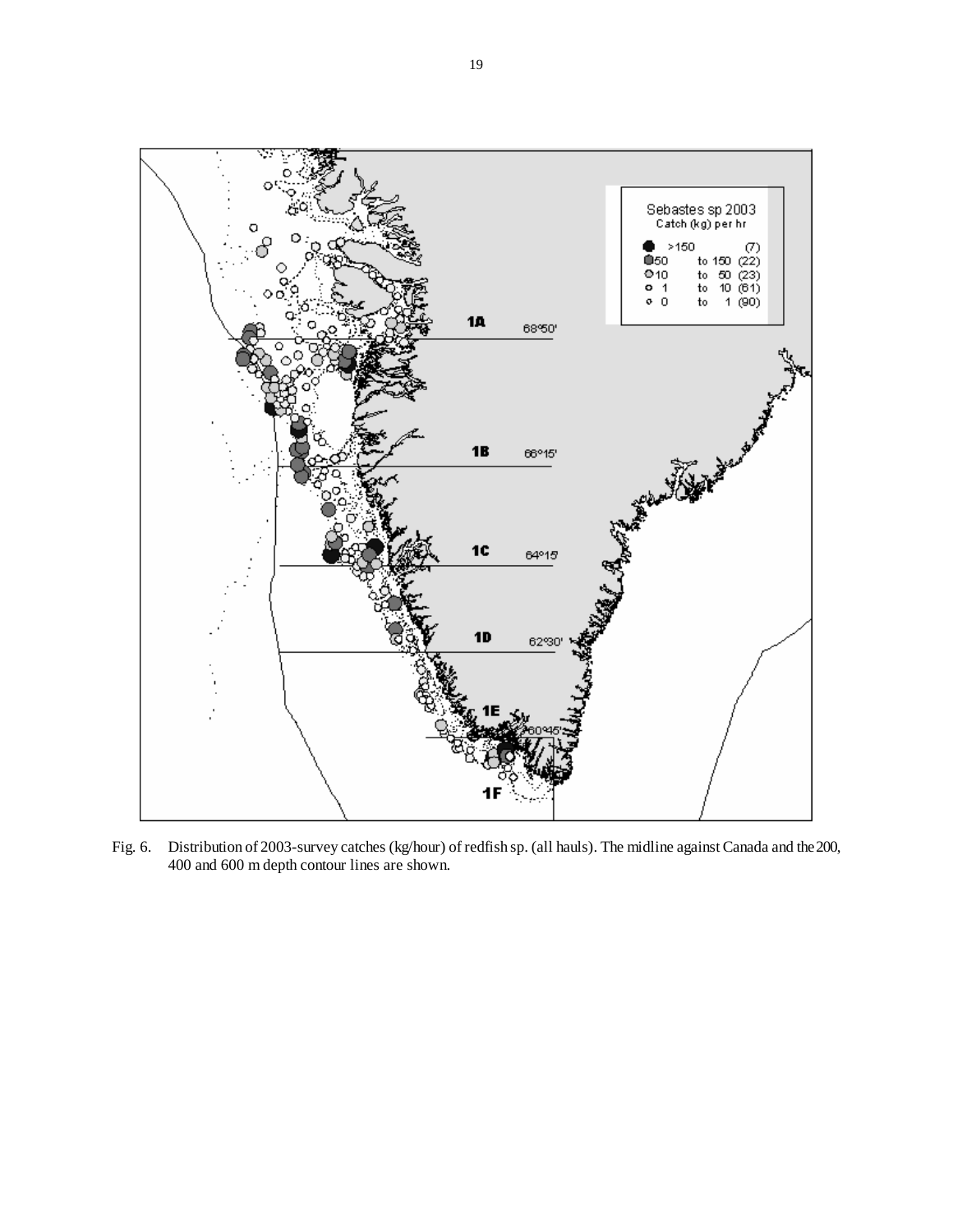

Fig. 7. Redfish (*Sebastes sp.*). Length frequencies for West Greenland, 1992-2000. From 1997 the scale has changed.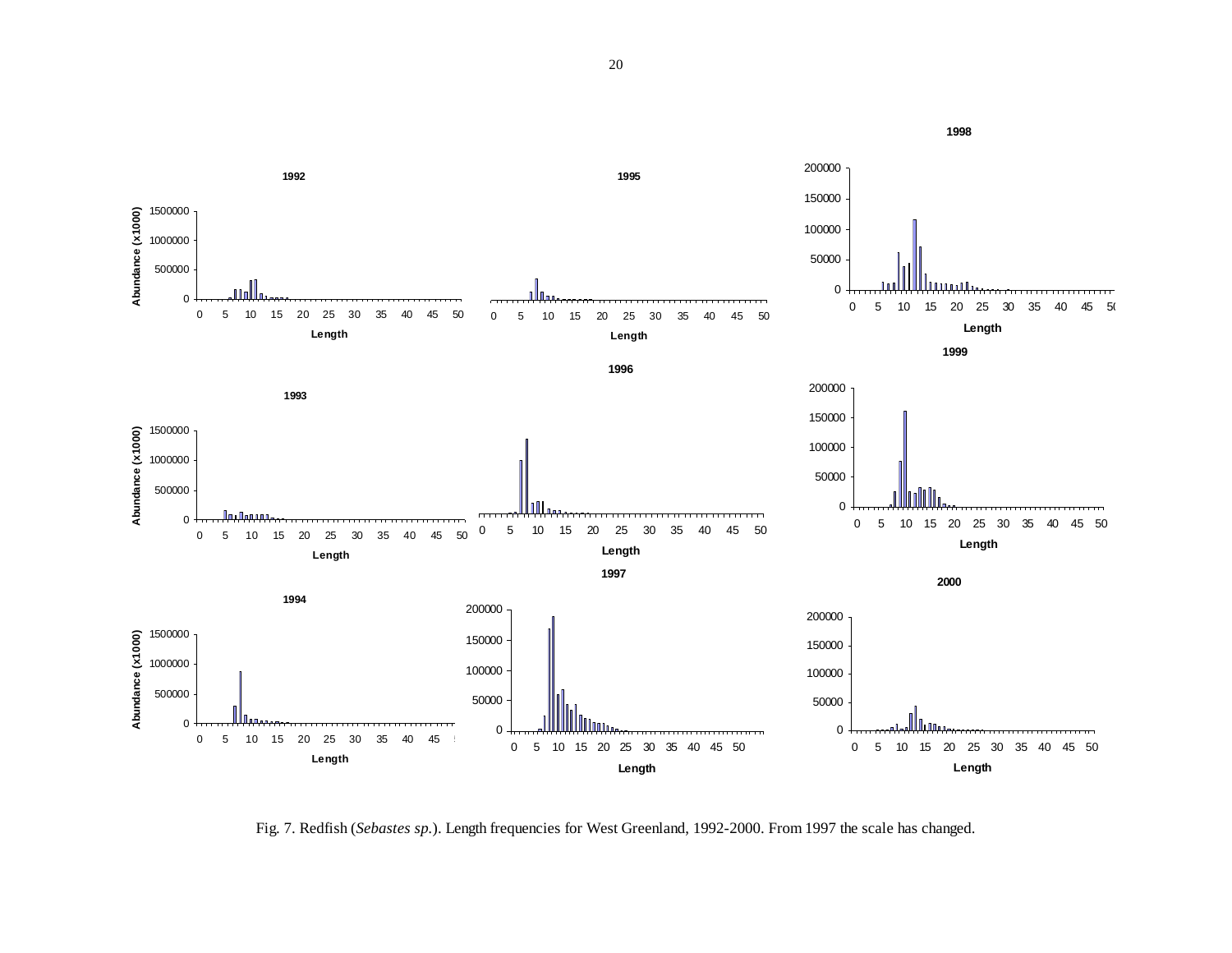200000 Abundance (x1000) **Abundance (x1000)**150000 100000 50000 بمبالليم 0 0 5 10 15 20 25 30 35 40 45 50







Fig. 7 cont. Redfish (*Sebastes sp.*). Length frequencies for West Greenland, 2001-2003. Notice that the scale has changed compared to the years 1992-1996.

21

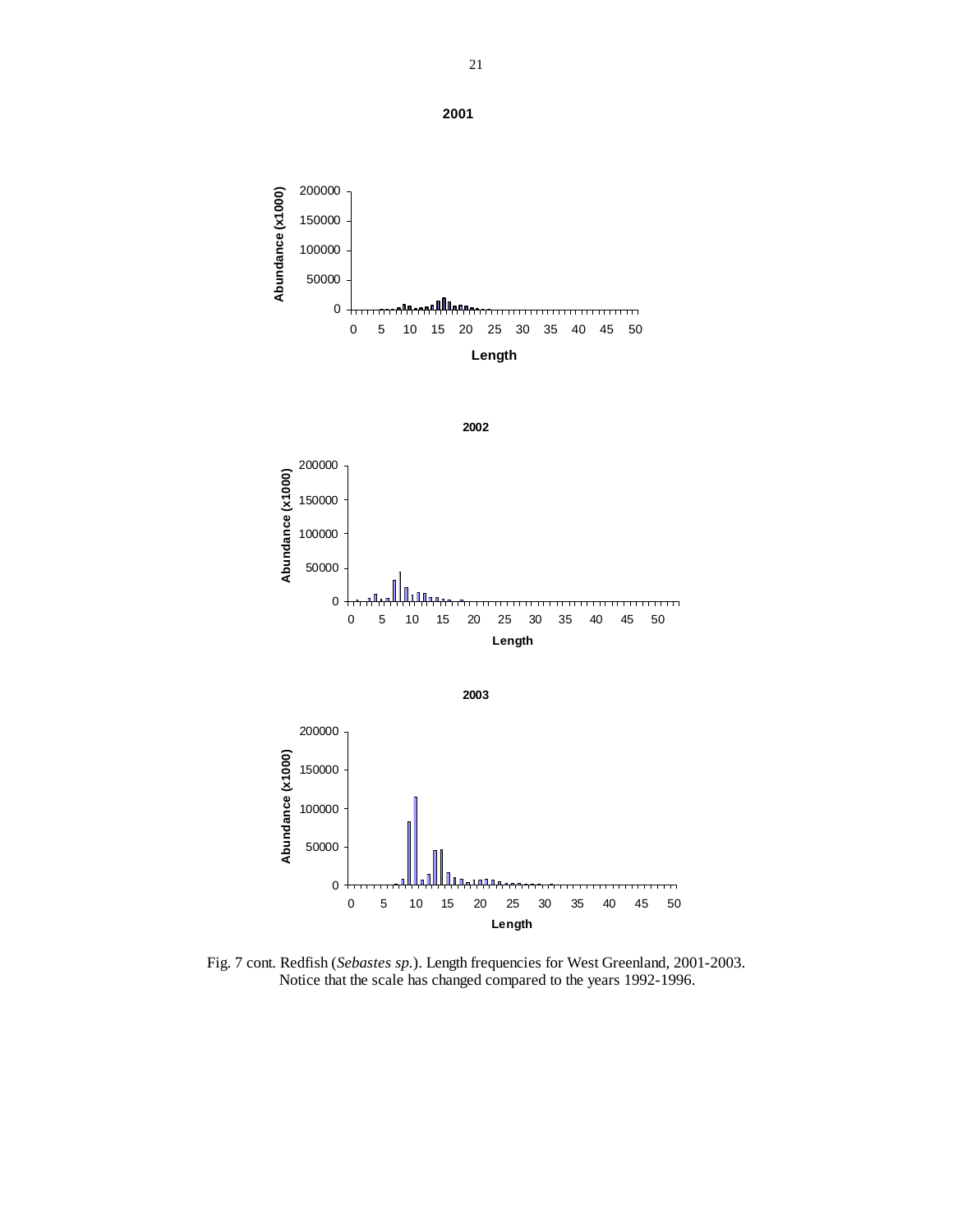

Fig. 8. American place (*Hippoglossoides platessoides*). Length frequencies, 1992-2000.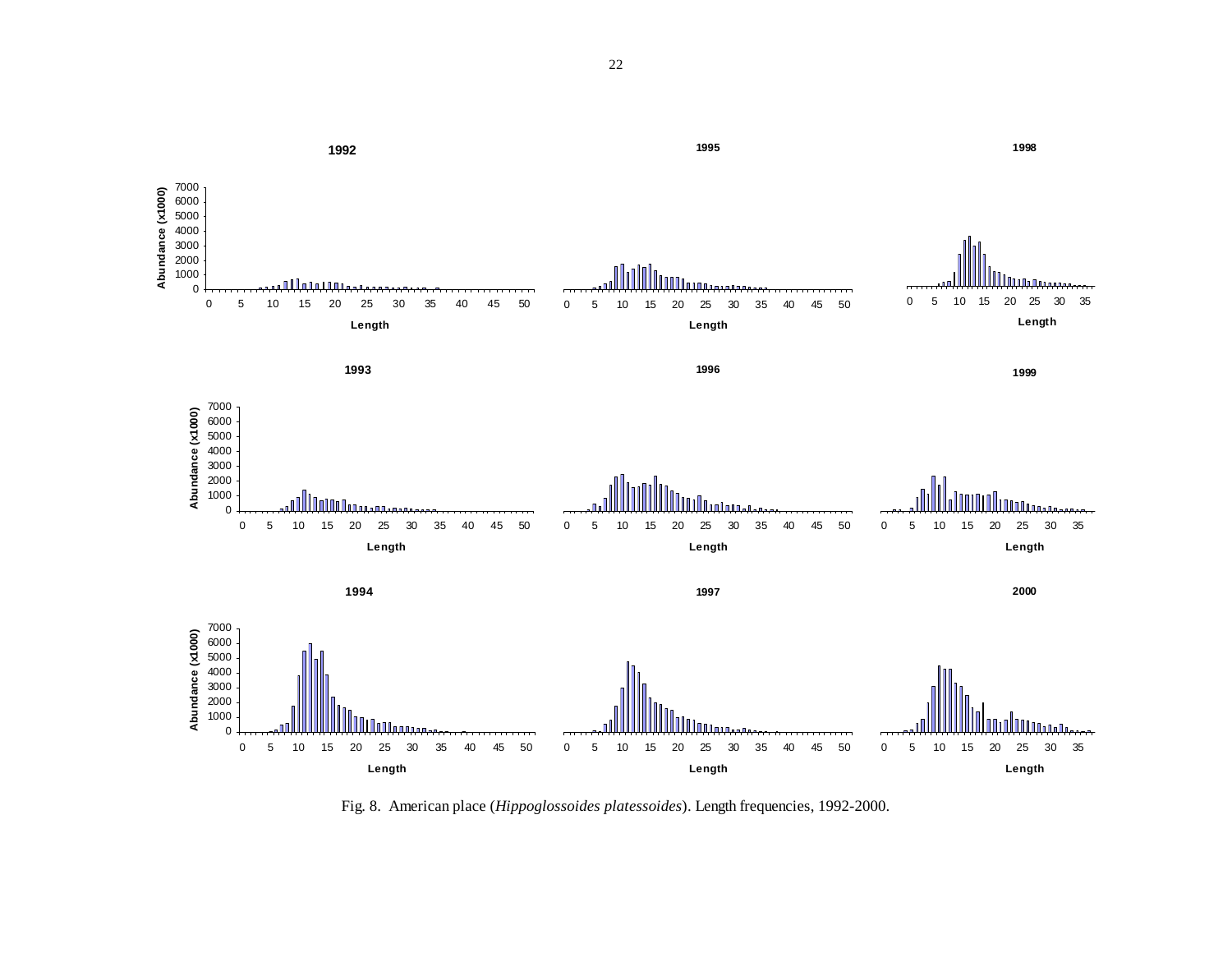









Fig. 8 cont. American place (*Hippoglossoides platessoides*). Length frequencies, 2001-2003.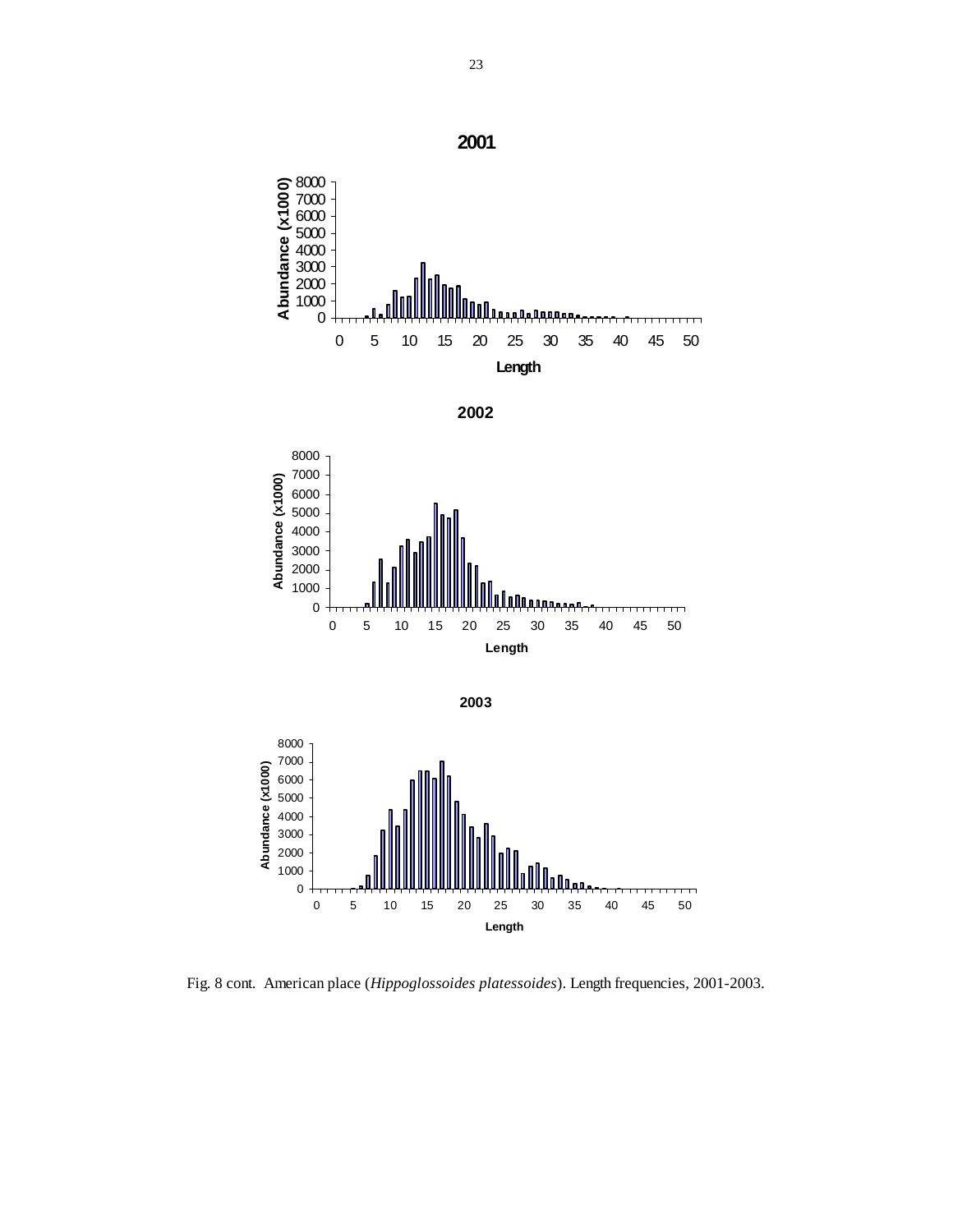

Fig. 9. Atlantic wolfish (*Anarhichas lupus*). Length frequencies for West Greenland 1992-2000.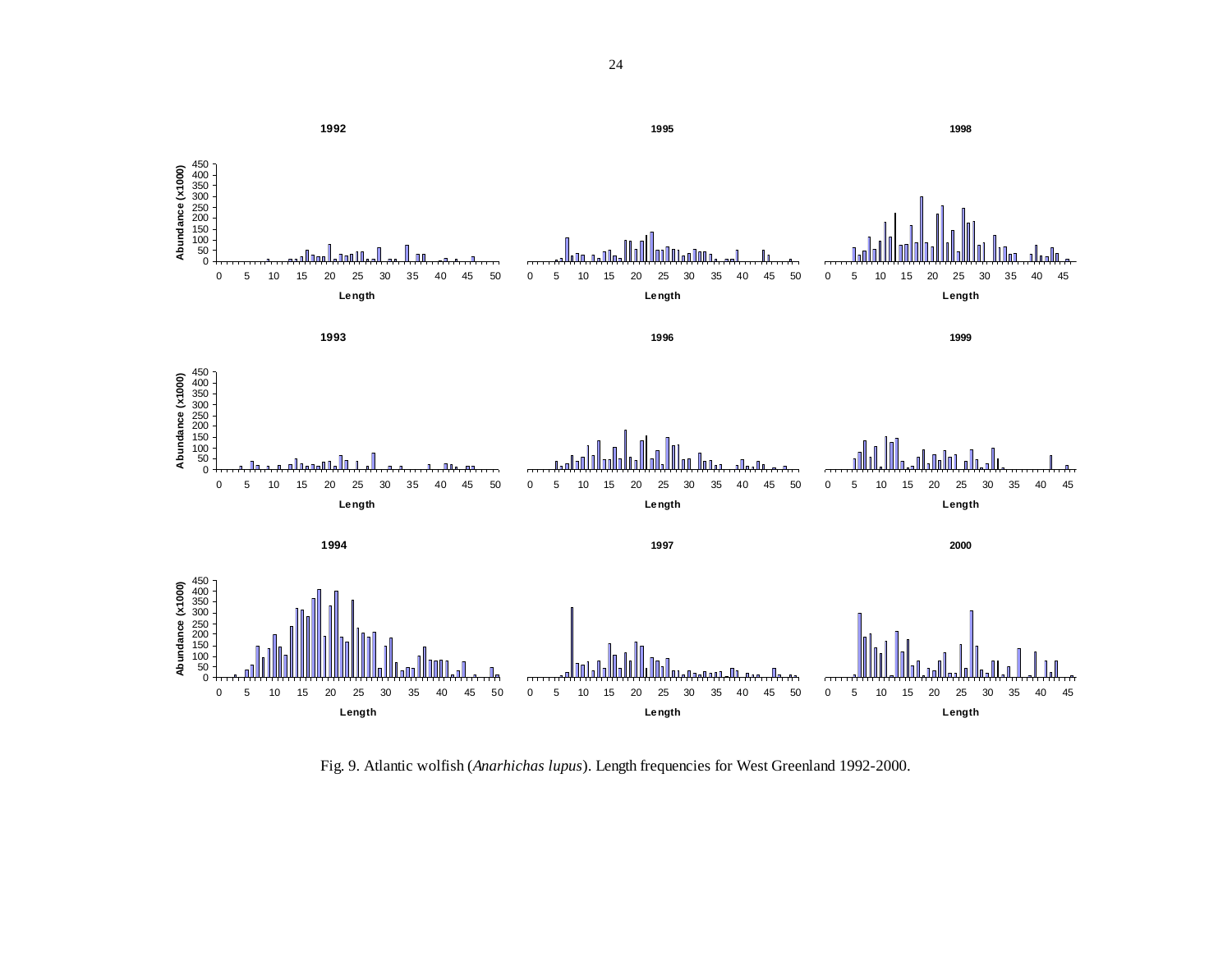

Fig. 9 cont. Atlantic wolfish (*Anarhichas lupus*). Length frequencies for West Greenland 2001-2003. Notice the scale has changed in 2003.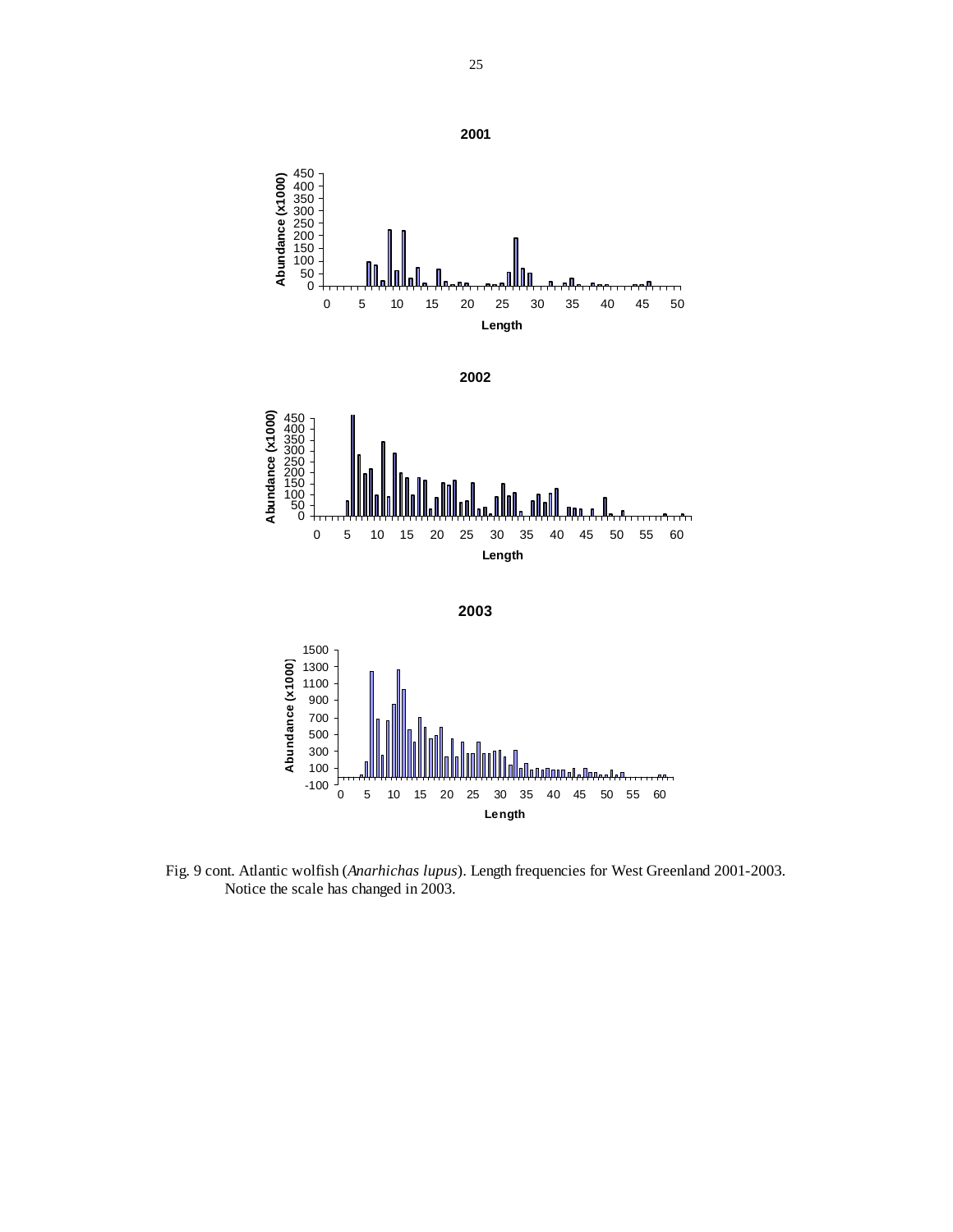

Fig. 10. Spotted wolffish (*Anarhichas minor*). Length frequencies for West Greenland 2002-2003. Length frequencies before 2002 are excluded due to very few observations.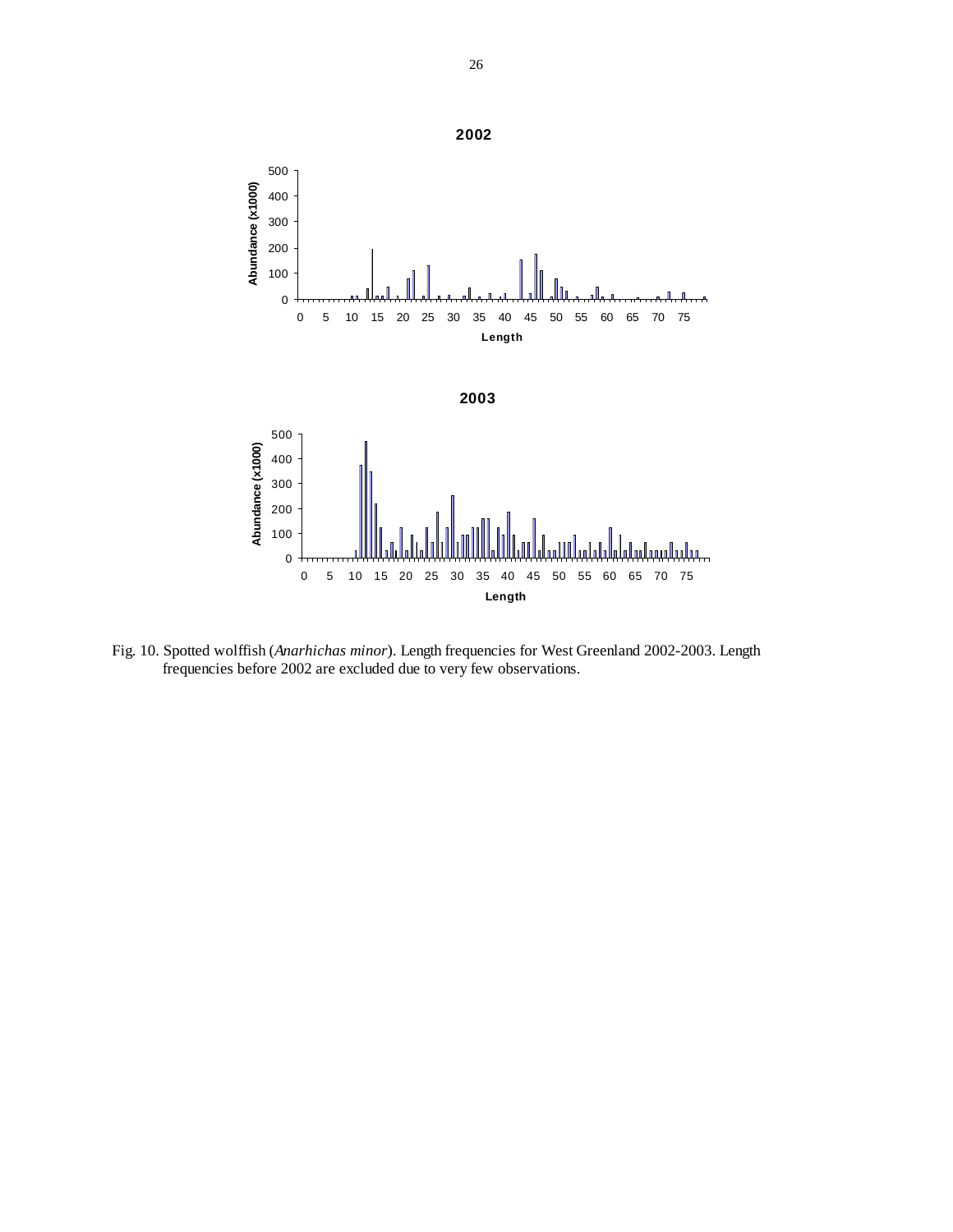

Fig. 11. Atlantic cod (*Gadus morhua*). Length frequencies for West Greenland 1992-2002. Notice the changed scale in 2002. 1998 and is 1999 excluded due to very few observations.